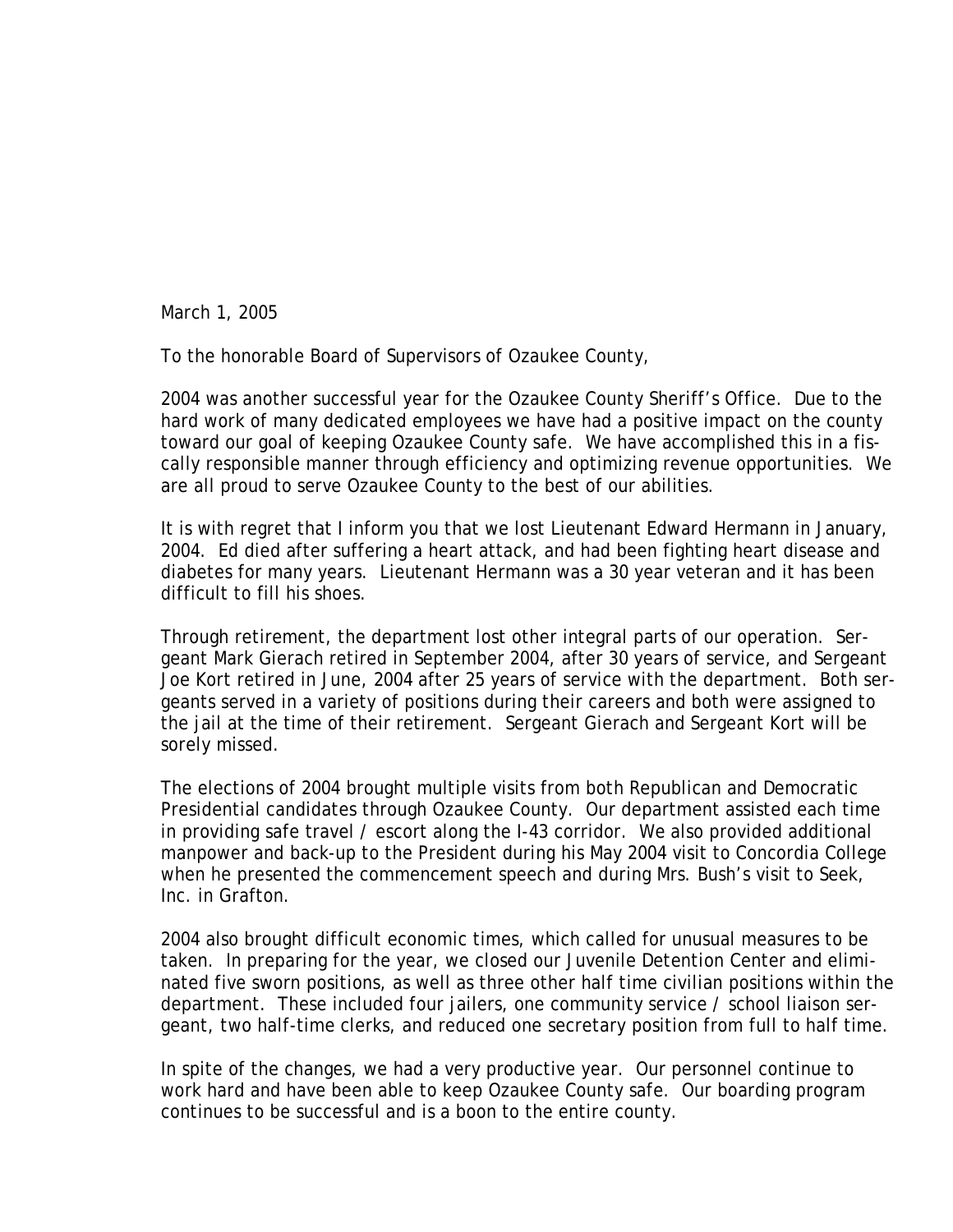The jail kitchen continues to prepare meals for the senior meals program, and in spite of being short staffed much of the year, the work and the product has been excellent. The response has been very positive and the number of meals prepared continues to grow.

In 2001, we instituted a transport team. During 2004, due to the competitive environment of inmate boarding, we were forced to provide transportation of inmates in order to maintain our boarding relationship with Immigration and Customs Enforcement— Chicago. Our agreement with ICE provides for reimbursement of most of the costs of this transportation service. Unfortunately, this arrangement places us in a situation where we must utilize the remainder of our staff to conduct most of our conventional transports.

Drugs account for a great deal of criminal activity, which on its face, has nothing to do with sale, distribution or use. While it is difficult to quantify, many of the crimes we see in Ozaukee County and elsewhere, are due to perpetrators being on drugs, or more often, are due to criminals committing crimes to support their drug use. We continue to actively pursue drug activity on a county-wide basis through the Ozaukee County Drug Task Force. This is a unit made up of deputy sheriff's and police officers from around the county.

The Patrol Division is responsible for the vast majority of our response to calls for service. The deputies assigned to this division conduct all preliminary criminal investigations as well as follow up investigations on many incidents. Another major responsibility of the patrol division is traffic safety and enforcement.

We are proud of our organization and we invite you to visit us at any time. We would be privileged to show you our operations and answer any questions you may have.

Sincerely,

MAURY STRAUB Ozaukee County Sheriff

mml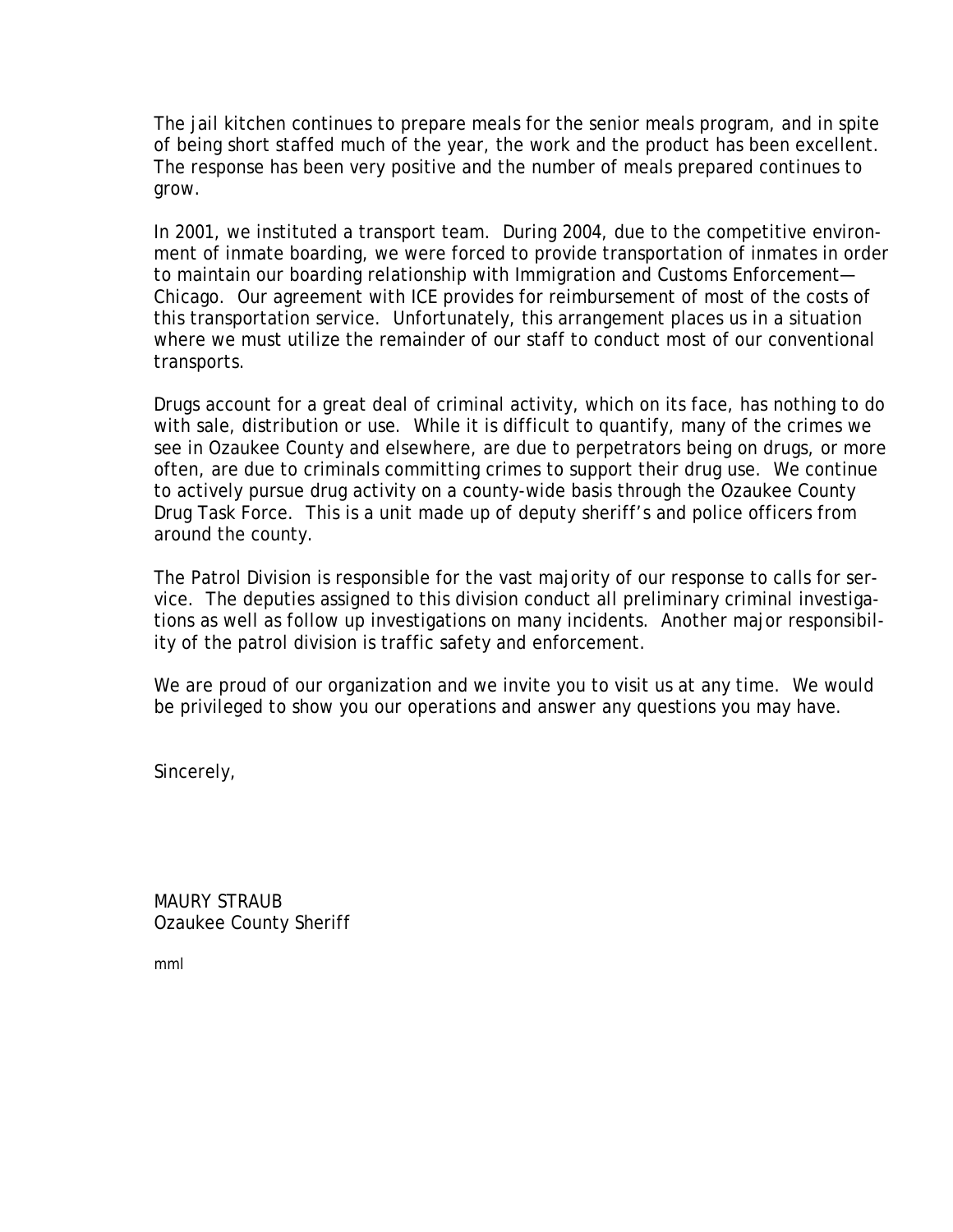#### *Law Enforcement Committee Members*

#### *Department Flow Chart*

*Personnel Movement* 

## *Patrol Division*  Overview, Snowmobile Patrol, Special Deputy Program

*Civil Process Division* 

### *Detective Bureau*

Overview, Juvenile Office, Ozaukee County Anti-Drug Task Force

#### *Training Program*  Overview, Firearms Training

*Community Services*  Overview, Hunter Education

#### *Jail Division*

Overview, Secure Juvenile Detention Center, The Huber Law, Health Services, Food Services, Chaplaincy Program, Transport Unit, Literacy Program

#### *Records Management and Accounting*

#### *Communications Division*

#### *New Technology*

#### *Public-Private Partnerships*

Local Emergency Planning Committee, Traffic Safety Commission, Traffic Incident Management Enhancements, Association of Ozaukee County Fire Departments, Critical Incident Stress Debriefing, Ozaukee Peace Initiative

#### *Civilian Participation*

Internship Program, Civilian Ride-Along, Externships, Citizen Academy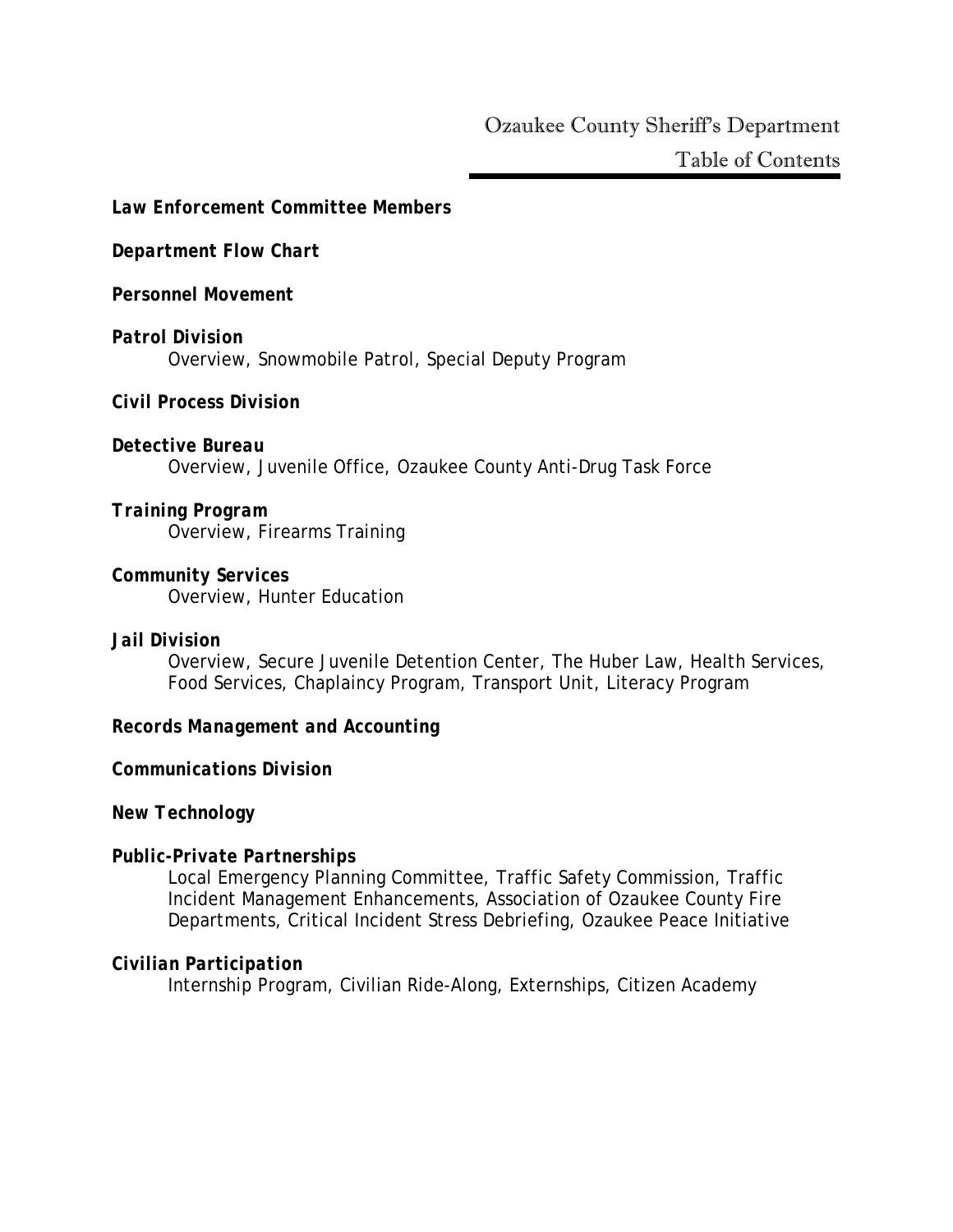Ozaukee County Sheriff's Department Law Enforcement Committee

*Ozaukee County Board of Supervisors Law Enforcement Committee*

> *Gerald E. Walker, Chairman Jack A. Eckert David W. Barrow, III Bob Walerstein Daniel Chaudoir*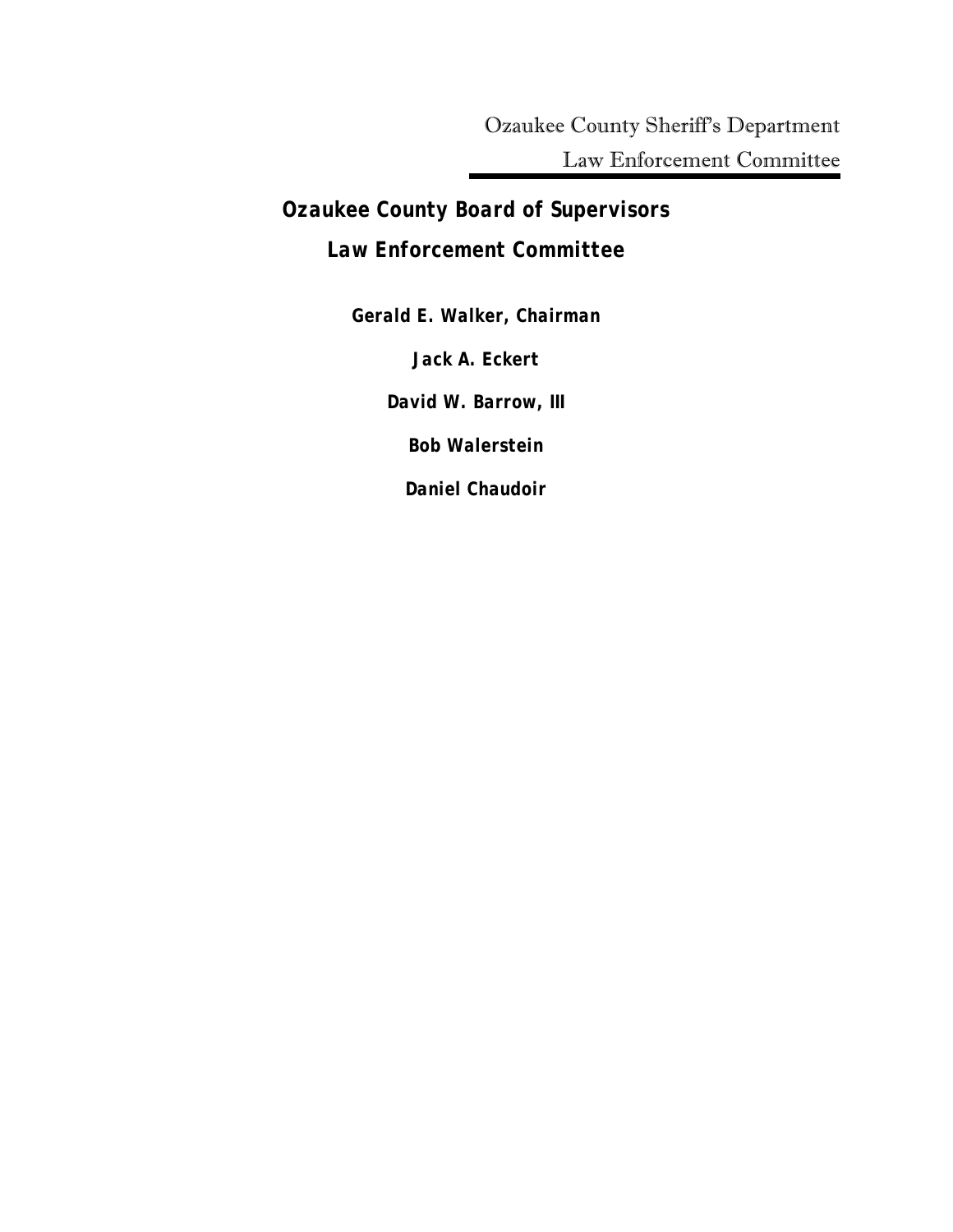# *Personnel Movement*

*New Hires: Andrew Mammen—Special Deputy Debra Morrison—Jail Services Norma Neahous—Jail Health Services Michele Lazar—Secretary* 

*Promoted to Patrol: Deputy Marshall S. Hermann* 

*Promoted to Lieutenant: Lieutenant David Guss* 

*Retired: Sergeant Mark Gierach Sergeant Joe Kort*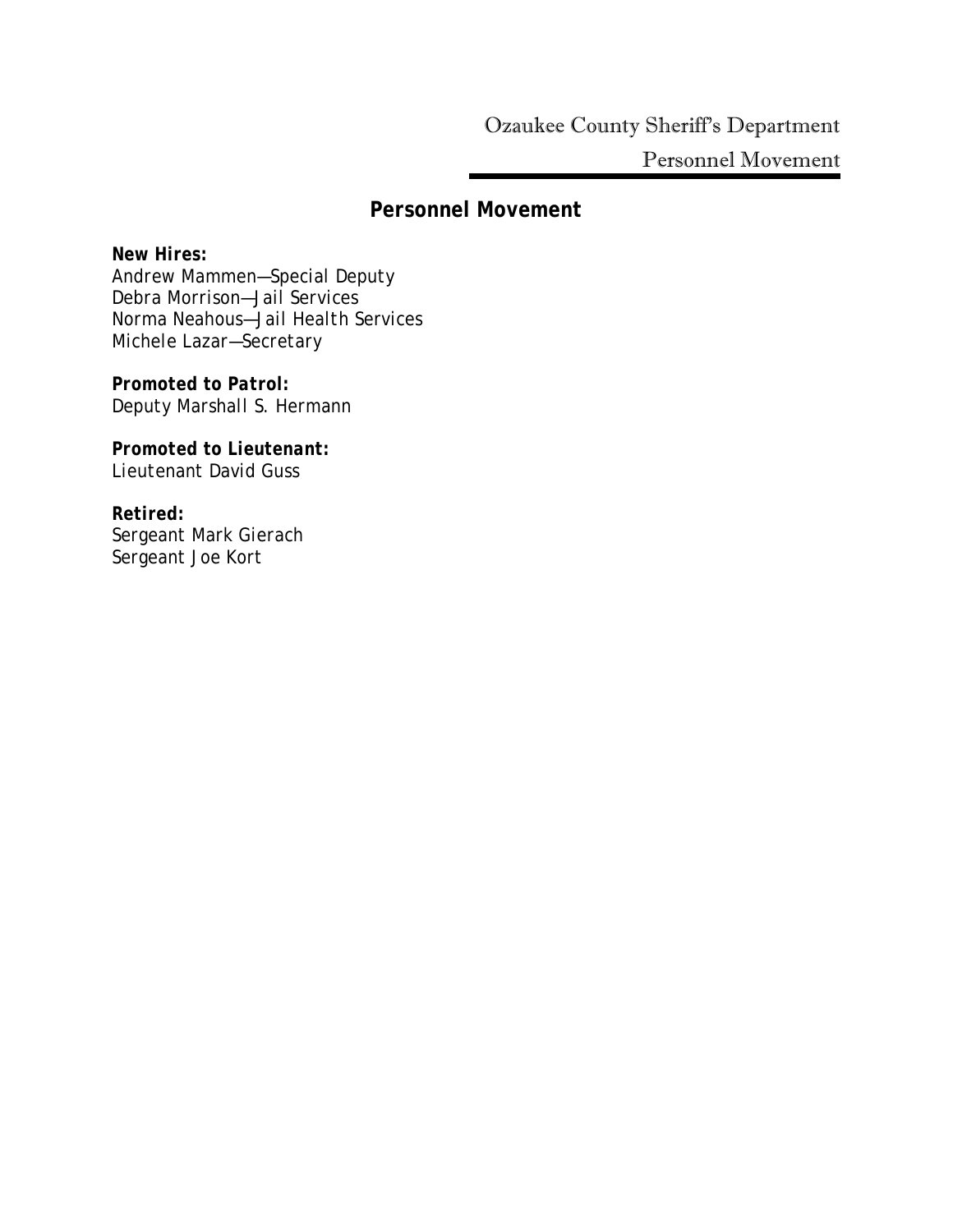# *Patrol Division*

The Ozaukee County Sheriff's Department's **Patrol Division** consists of 18 patrol deputies and four patrol sergeants who provide patrol services 24 hours a day, 365 days a year. These services include coverage of 501 miles of interstate, state, county and town roads.

|                                               | 2004 | 2003 | 2002 | % Change<br>$'03 - '04$ |
|-----------------------------------------------|------|------|------|-------------------------|
| <b>Incidents</b>                              | 5484 | 5448 | 7895 | $+1%$                   |
| Arrests                                       | 765  | 770  | 834  | -0-                     |
| County Ordinance citations                    | 266  | 337  | 347  | $-21%$                  |
| Motor Vehicle Accidents                       | 887  | 881  | 779  | $+1%$                   |
| <b>Fatalities</b>                             | 4    | 2    | 6    | $+100%$                 |
| <b>Traffic Citations</b>                      | 3762 | 3344 | 4565 | $+13%$                  |
| Warnings                                      | 6007 | 6003 | 6398 | -0-                     |
| 15 Day Violation<br><b>Correction Notices</b> | 1324 | 1528 | 1674 | $-23%$                  |

# *PATROL DIVISION STATISTICS - 2004*

The Patrol Division provides full law enforcement services for all townships, unincorporated villages and municipalities that do not maintain a law enforcement agency. The population of these areas is over 20,000. The Patrol Division also assists other law enforcement agencies within the county as requested.

The Patrol Division responds to and investigates all criminal activity reported or observed, including domestic violence, disturbance, death, burglary, theft, damage to property, weapon, sexual assault, other assault, fire, mental illness, missing/runaway persons, motor vehicle theft, narcotics, rescue, robbery, suspicious person/vehicle/ circumstances, trespassing, wanted person, 911, alarms.

While responding to calls for service of a wide variety, patrol officers are also called upon for the service of civil process and arrest warrants, as well as various special assignments, including D.A.R.E., training, conducting background investigations, and county fair duties.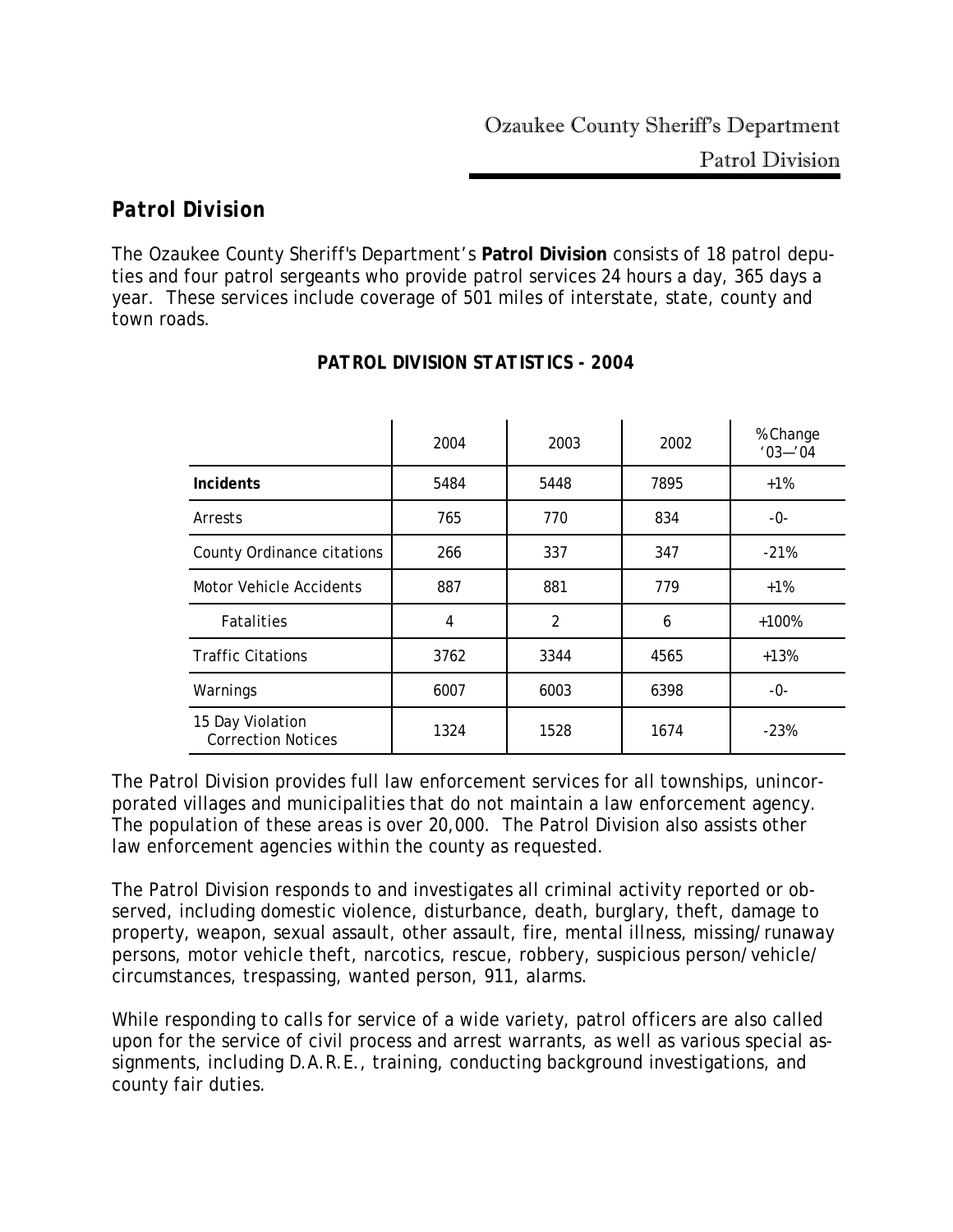#### *Snowmobile Patrol*

The Snowmobile Patrol program was initiated—and is partly funded—by the Wisconsin Department of Natural Resources (DNR). The purpose of the program is to increase law enforcement presence on the snowmobile trails to ensure compliance with state and local laws, and to serve in a public safety awareness role. The Snowmobile Patrol's purpose mirrors that of the patrol division in many respects.

The Ozaukee County Sheriff's Department has two snowmobiles that were purchased with the assistance of the DNR to assist in carrying out the intentions outlined above. The snowmobiles are operated by deputies and special deputies who are certified law enforcement officers. The officers in the Snowmobile Program are alert to situations where enforcement or assistance is called for.

#### *Special Deputy Program*

The Ozaukee County Sheriff's Department offers the opportunity for individuals to serve their community through the Special Deputy Program. The Special Deputies are part-time, sworn officers who assist the Patrol Division in areas such as security, traffic control, crowd control and other police duties at special events such as the Ozaukee County Fair, Waubeka Flag Day, Port Washington Fish Day, and many community based fun-runs and bicycling events. The Special Deputies are certified law enforcement officers and maintain their certification through monthly in-service training sessions.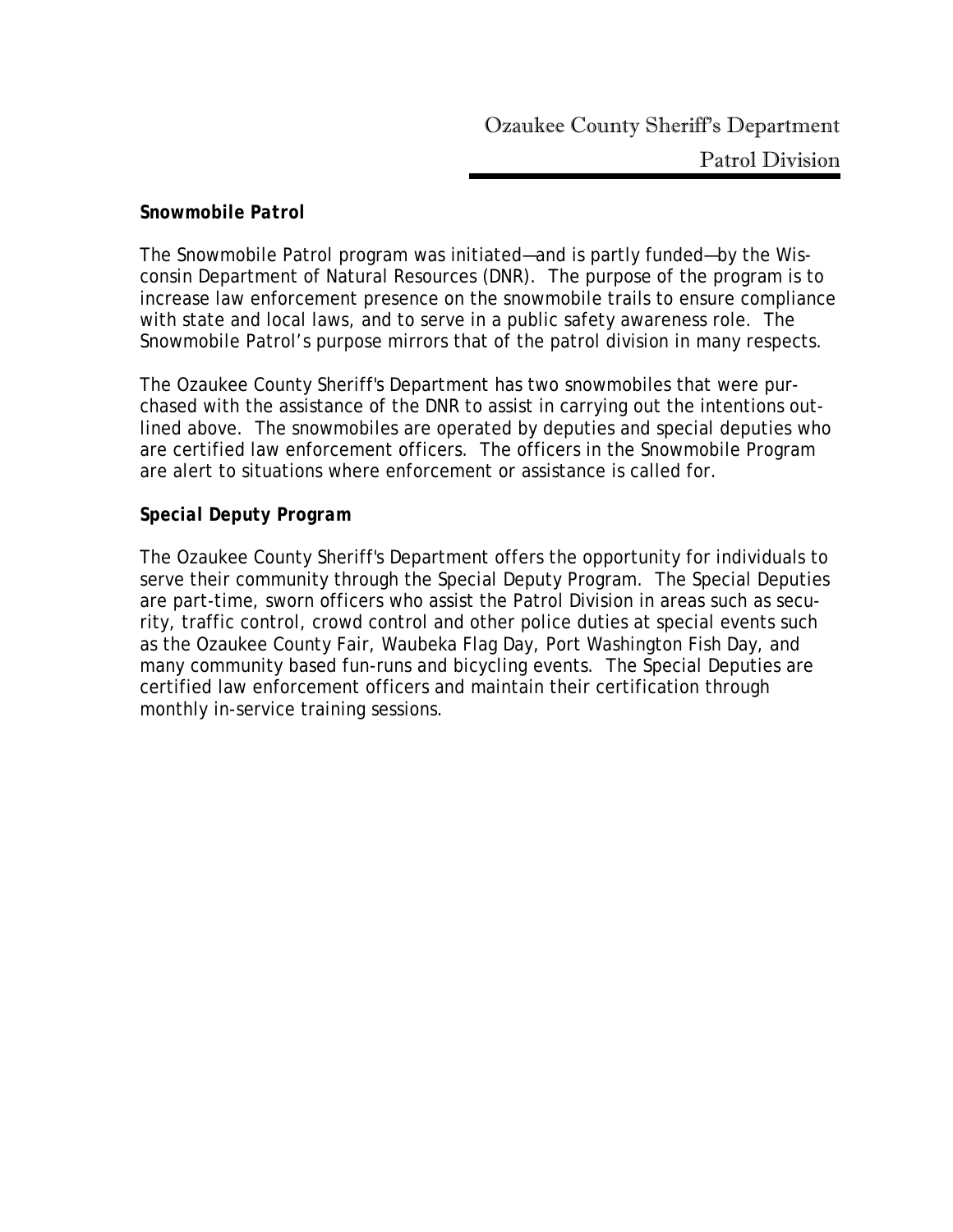# *Civil Process Division*

The Civil Process Division is in charge of the intake, service and return of all civil papers brought to the department for such service. There are many different types of civil papers to be served, ranging from subpoenas to seizures of property. This division also handles all foreclosure sales, evictions and repossessions. The Patrol Division assists with these duties as needed.

The Sheriff's Department served 1,718 items of civil process in 2004. The civil process served by the Sheriff's Department brought \$36,295 into the County Treasury. Process is served at no charge to county departments and other entities as required by law. The division scheduled 49 foreclosure sales, of which 26 were held on property valued at \$5.9 million. Additionally, these officers handled 28 evictions and 14 Replevins (repossessions).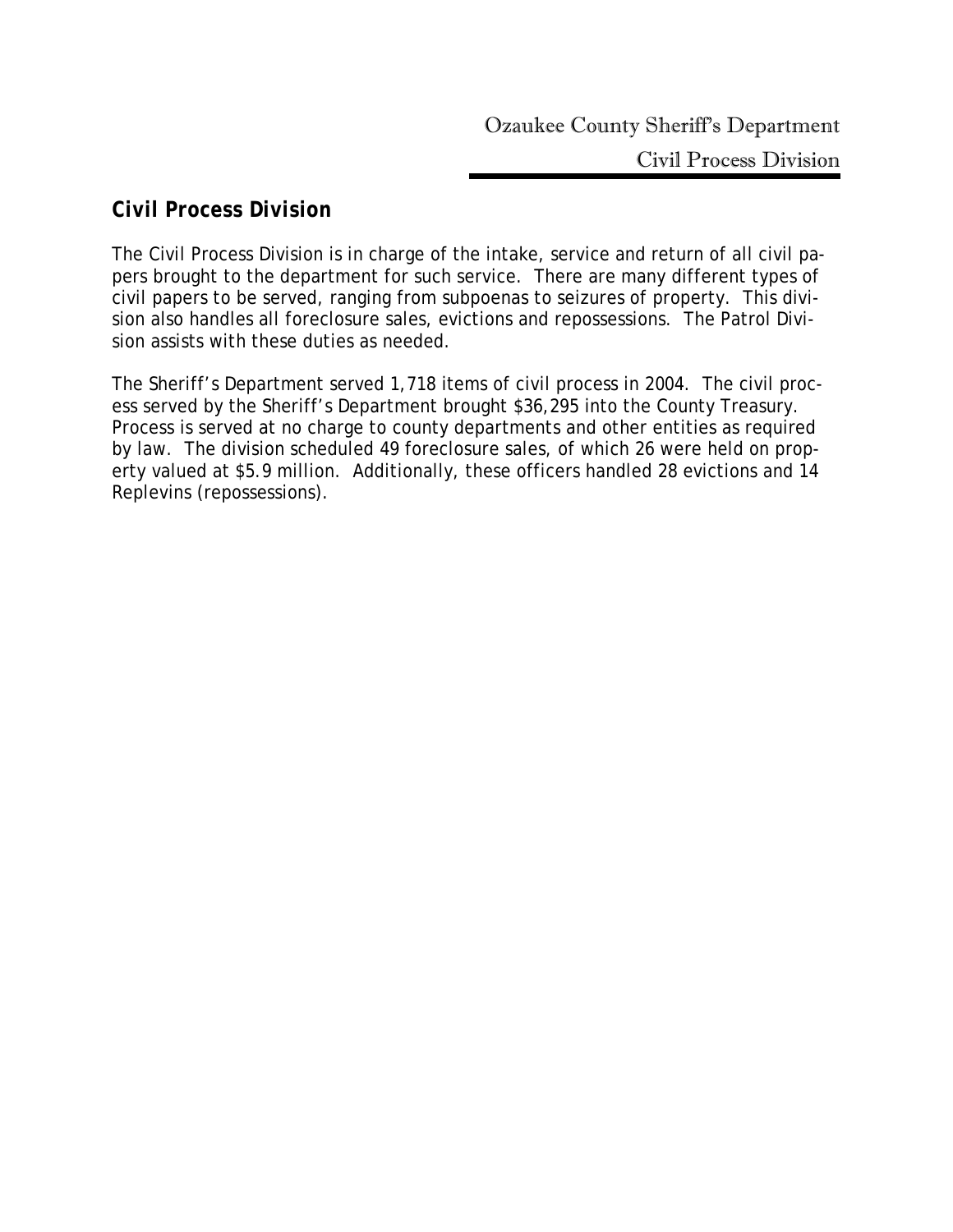# *Detective Bureau*

The detective bureau is primarily charged with the investigation of felony crimes, as well as some misdemeanor crimes that are complex in nature, or involve suspects or witnesses residing outside Ozaukee County. The division may, at times, work in a joint effort as a "task force" with other local, state, or federal agencies when a crime (or series of crimes) in a specific geographical area of the state is being committed by one or more persons identified as being responsible for those crimes. This year all members of the detective bureau were sworn in as Special Deputy U.S. Marshals. The detectives are now members of a statewide task force put together for the purpose of locating and apprehending violent fugitives.

The detective bureau handles all death investigations, including homicides and suicides. The bureau also participates in a CORE committee of area police representatives and agents from the Department of Probation and Parole to oversee the sex offender release program that was mandated by law in 1997. The committee is responsible for assessing potential threat to the community in order to determine the appropriate level of community notification. The Detective Bureau registered four parolees/probationers in 2004.

### *Juvenile Office*

It is the intent of the juvenile office to promote a juvenile justice system capable of dealing with the problems of juvenile delinquency. It is believed that this approach will protect the community, impose accountability for violations of law, and equip juvenile offenders with the competency to live responsibly and productively. The juvenile office attempts to control delinquency through prevention and apprehension. There are two aspects to delinquency prevention: preventing the original delinquent act, and preventing further delinquent acts after apprehension.

To this end, strong ties have been established with Ozaukee County's Department of Social Services and the Ozaukee County District Attorney, the courts, schools, and citizen groups. These ties ensure an appropriate police and aftercare disposition. Minor offenders are handled in a protective yet firm manner. Parents are alerted to the antisocial behavior of the child, regardless of the offense, and are also made a part of the consequence process. More serious offenses require referrals to juvenile court, either through citation or through a social services juvenile court referral. Both look to the juvenile office for continued input.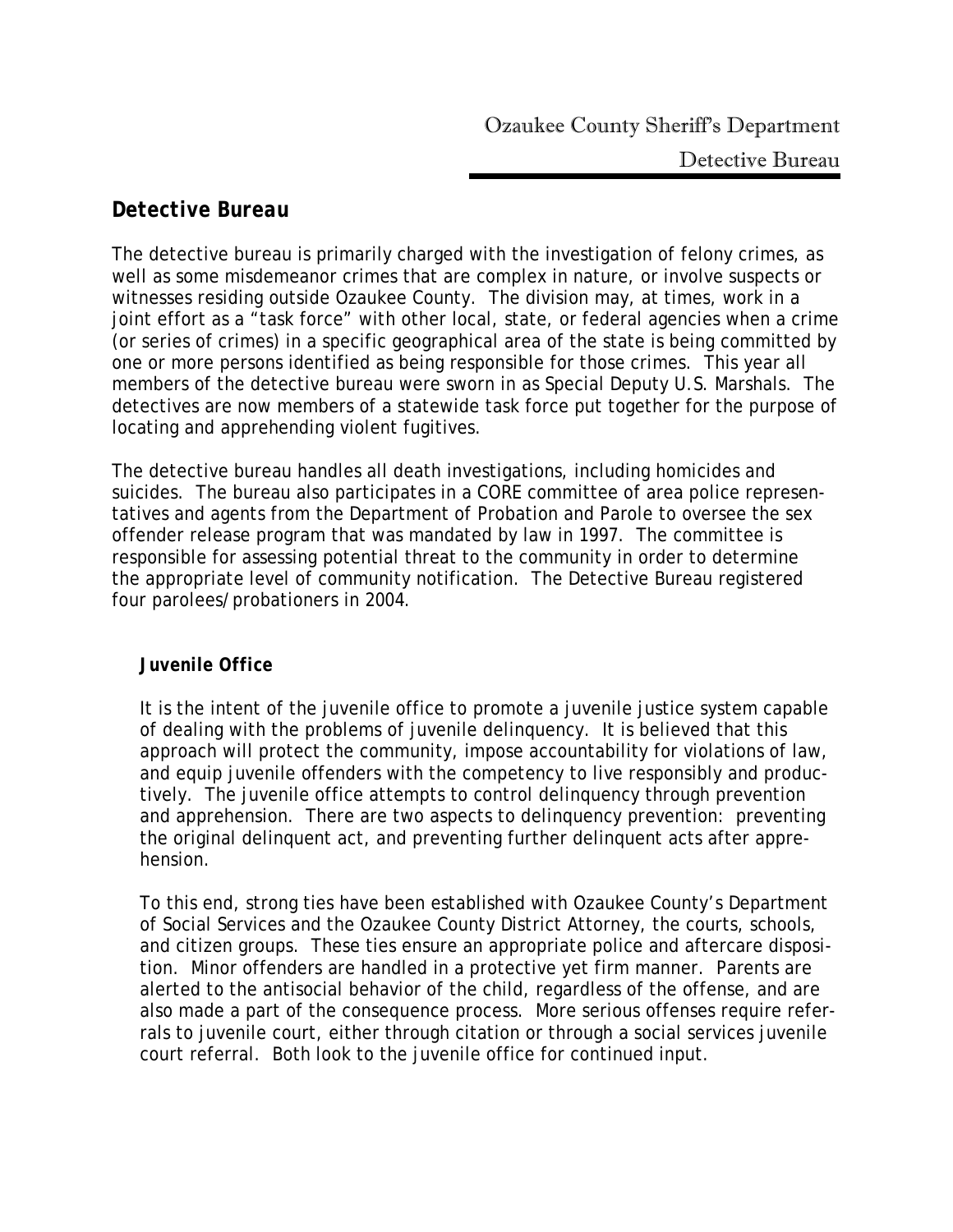Detective Bureau

A strong partnership also exists between the sheriff's department and Social Services' child protection unit. A detective and a protective caseworker will respond jointly to and investigate reports of suspected abuse and neglect. This cooperation avoids duplication of efforts, causes less trauma for the victim, and enhances the decision-making process.

The current juvenile officer, Detective DeMaine Milbach, carries a caseload of general investigations in addition to his work in the juvenile office. Detective Milbach is also a member of: the Wisconsin and Ozaukee County Juvenile Officers Associations, the sexual abuse treatment team committee, the Sheriff's Department's sex offender registration/community notification unit, and the Sheriff's Department's **S**pecial **R**esponse **T**eam (SRT).

The juvenile officer speaks to youth and adult groups upon request of schools and community organizations. Topics include criminal and traffic laws, alcohol and drug offenses, child abuse, and gang issues.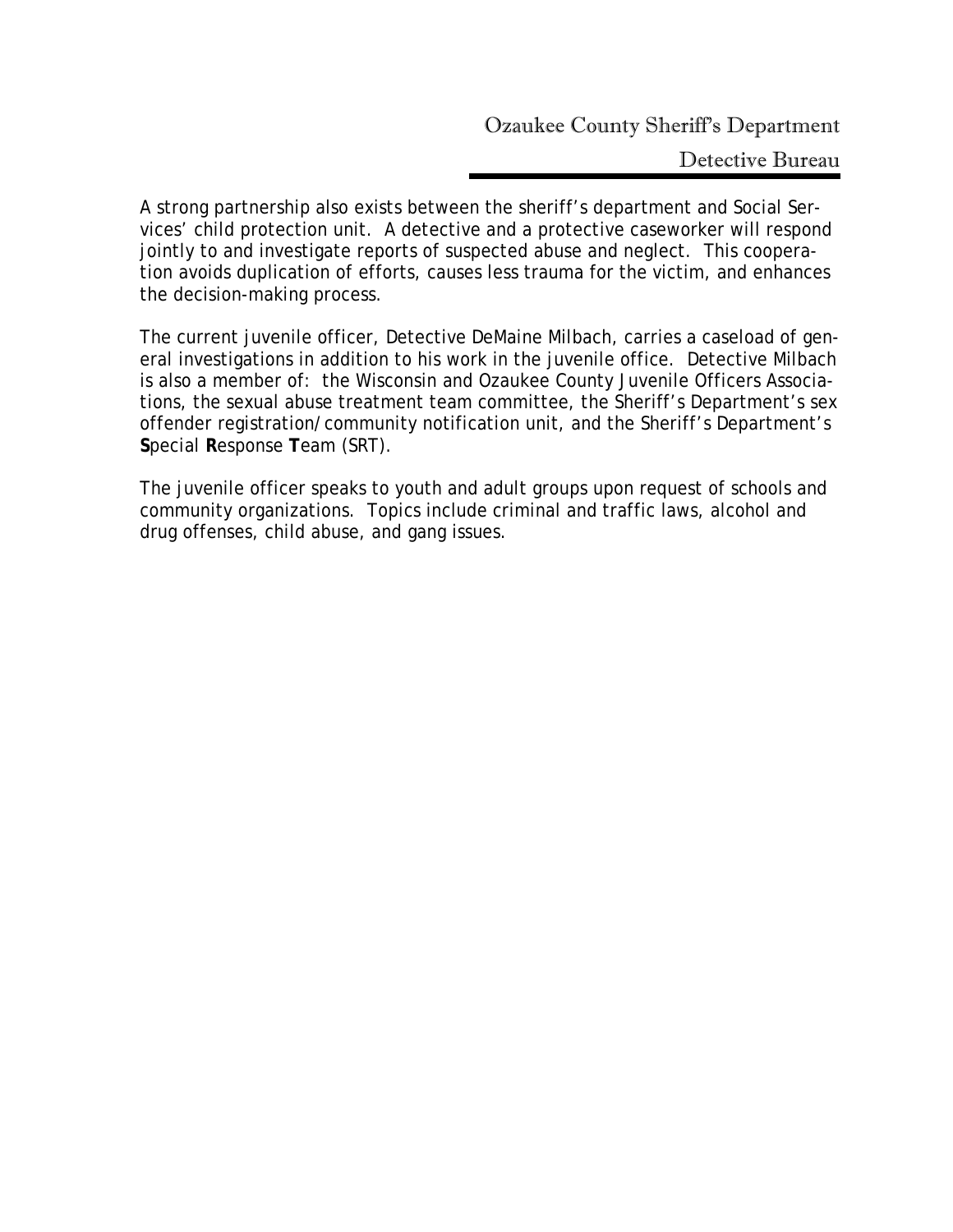Detective Bureau

| Arson                                            | 0              |
|--------------------------------------------------|----------------|
| Sex offenses                                     | $\overline{2}$ |
| Breaking / Entering                              | 6              |
| Larceny / Theft                                  | 6              |
| Motor vehicle theft                              | 4              |
| <b>Other Assaults</b>                            | 5              |
| Forgery / Counterfeiting                         | 1              |
| Stolen Property-Receive/<br>Possess              | 1              |
| Weapon violation                                 | $\overline{2}$ |
| Liquor law violation                             | 20             |
| Sale / Manufacture-Synthetic<br><b>Narcotics</b> | 1              |
| Possess Marijuana                                | 1              |
| Driving under the Influence                      | $\overline{2}$ |
| Disorderly conduct                               | 23             |
| Runaway                                          | 8              |
| All other offenses                               | 31             |
| <b>Totals</b>                                    |                |
| 2004                                             | 113            |
| 2003                                             | 205            |
| 2002                                             | 154            |
| 2001                                             | 190            |
| 2000                                             | 157            |

#### **JUVENILE COURT REFERRALS – 2004**

### *The Ozaukee County Anti-Drug Task Force*

The Drug Task Force is comprised of officers from the Ozaukee Sheriff's Department, the Police Departments of Mequon, Grafton and Cedarburg, and the Fredonia Village Marshal's Office. Currently, the unit operates with seven agents, one of whom is a limited-term employee funded through a federal grant. Mequon assigns a full-time officer on a two-year commitment. Officers from the other agencies work part-time, their hours varying according to their individual department's needs and staffing levels. The unit as a whole operates as a specialized section of the Detective Bureau. The Detective Lieutenant is the project director and grant expeditor.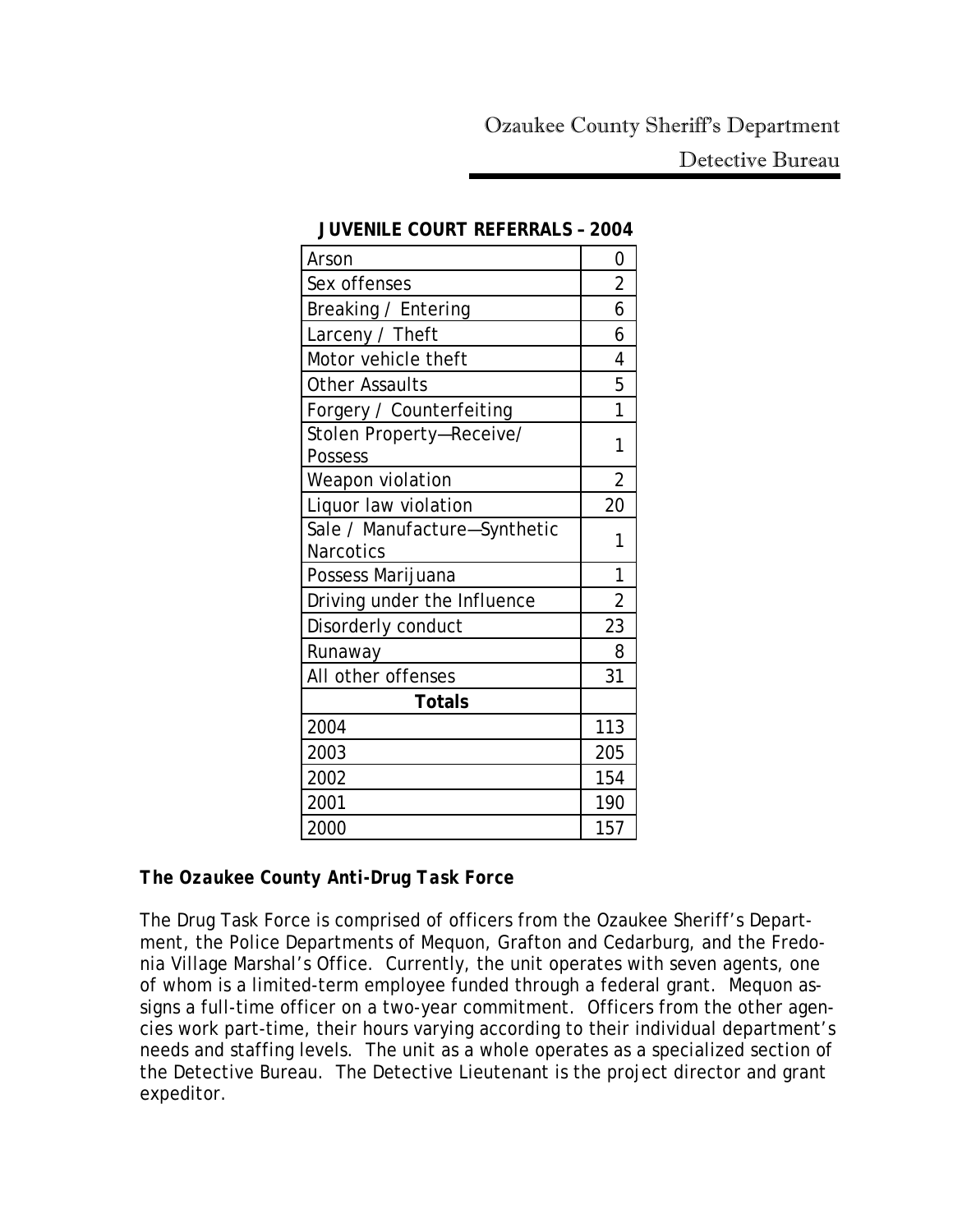Detective Bureau

The unit investigates criminal drug activity occurring in Ozaukee County and frequently works with drug units in Milwaukee, Washington, Waukesha and Sheboygan Counties, as well as the Wisconsin Department of Justice-Division of Narcotics Enforcement and its Federal counterpart, the Drug Enforcement Administration.

The unit held 15 drug presentations and training programs in 2004 for area law enforcement officers, schools, private industry and the Department of Social Services. The presentations focus on drug and drug user identification, and the laws governing illegal use, possession and delivery of controlled substances and narcotics.

In 2004, the unit executed 12 search warrants. The duties of the Task Force are covert and cannot be readily discussed without compromising its effectiveness. Please refer to the statistics on the next page for a breakdown of enforcement data.

|      | Cases<br>Generated | Persons<br>Arrested | Charges | % Felony |
|------|--------------------|---------------------|---------|----------|
| 2004 | 94                 | 87                  | 122     | 72%      |
| 2003 | 86                 | 37                  | 111     | 70%      |
| 2002 | 79                 | 49                  | 120     | 64%      |
| 2001 | 62                 | 51                  | 75      | 70%      |
| 2000 | 77                 | 93                  | 148     | 82%      |

## **CASE STATISTICS - 1998 THROUGH 2002**

#### **Seizures**

|      | Mari-<br>juana<br>(Ibs) | Cocaine<br>(gms) | Crack<br>(gms) | Psi. <sup>1</sup><br>(gms) | <b>LSD</b><br>(dose) | Meth. <sup>2</sup><br>(gms) | MDMA <sup>3</sup><br>(tabs) | Heroin<br>(gms) | <b>Rx</b><br>Meds |
|------|-------------------------|------------------|----------------|----------------------------|----------------------|-----------------------------|-----------------------------|-----------------|-------------------|
| 2004 | 7.5                     | 535.5            | 2.7            | 178.0                      | $\mathbf 0$          | $\overline{0}$              |                             | 7.4             | 535               |
| 2003 | 32.7                    | 149.1            | 216.4          | 521.7                      | $\overline{0}$       | 292.2                       |                             | 11.8            | 120               |
| 2002 | 22.8                    | 78.5             | 13.1           | $\overline{0}$             | $\mathbf 0$          | $\overline{0}$              | $\overline{0}$              | 10.6            | 18                |
| 2001 | 4.8                     | 2.4              | 9.4            | $\mathbf 0$                | 457                  | $\overline{0}$              | 54                          | 0.7             |                   |
| 2000 | 33.25                   | 68.8             | 1239.5         | 21.0                       | 10                   | $\overline{0}$              | 0                           | 6.3             | 15                |

<sup>1</sup> Psilocybin Mushrooms

² Methamphetamine

³ XTC (ecstasy)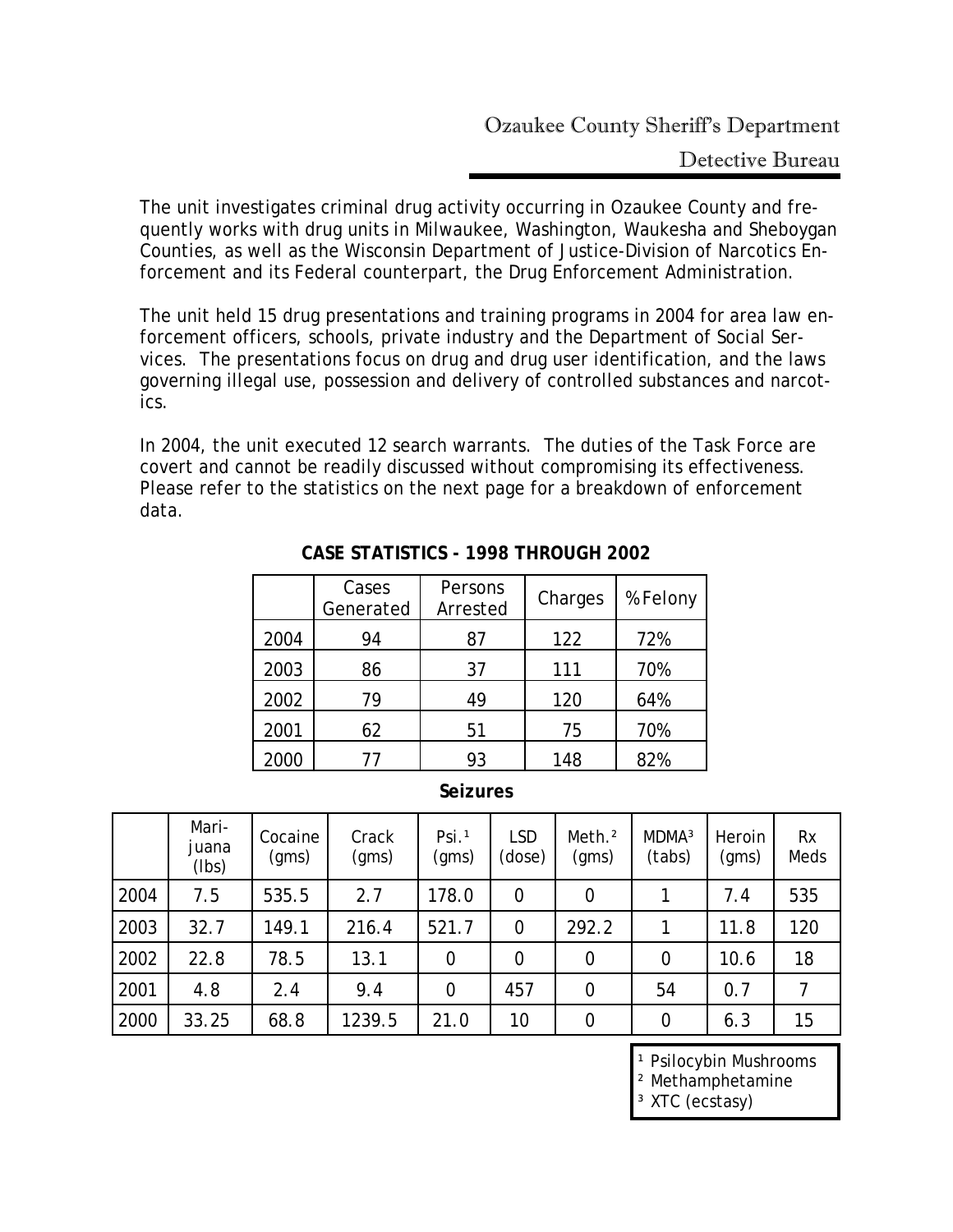# *Training Program*

The Sheriff's Department's 2004 Training Program consisted of both specialized and in-service training within each division of the department. Some of the areas of specialized training that the specific divisions received includes:

- ♦ **Administrative Division** Traffic safety issues, supervision/management, jail supervision, media relations, records management, management/employee relations, weapons training, risk management, anti-terrorism.
- ♦ **Detective Division** Homicide investigation, robbery and cold case investigation, arson investigation, narcotics investigation, voice stress analysis, computer crime on the Internet, gambling investigation and technology, DNA technology, public recorded open meetings, sexual assault and child abuse.
- ♦ **Patrol Division** Street survival, evidence handling, crime scene response, standardized field sobriety testing, accident investigations, identification of intoxicated drivers, emergency vehicle operation, automated emergency defibrillator, CPR, and training officer certifications.
- ♦ **Jail Division** Intoximeter, gangs, juvenile detention, jail certification, jail health, Correctional Emergency Response Team (CERT), and training officer certificatons.

The department continued to meet the Wisconsin Training and Standard Bureau's requirements in basic police recruit academy training (520 hours), basic jailer training (120 hours), and the mandatory 24 hours of in-service training for all sworn personnel, as well as co-located juvenile detention center training.

In-house training subjects included firearms defense and arrest tactics, and use of a defibrillator unit. Officers view brief training videos monthly, which provide them with current updates on the law, officer safety issues, and many other job-related topics.

Sheriff's Department employees participated in nearly 4,000 hours of training, most of which was devoted to state-mandated training programs attended by more than 80 participants.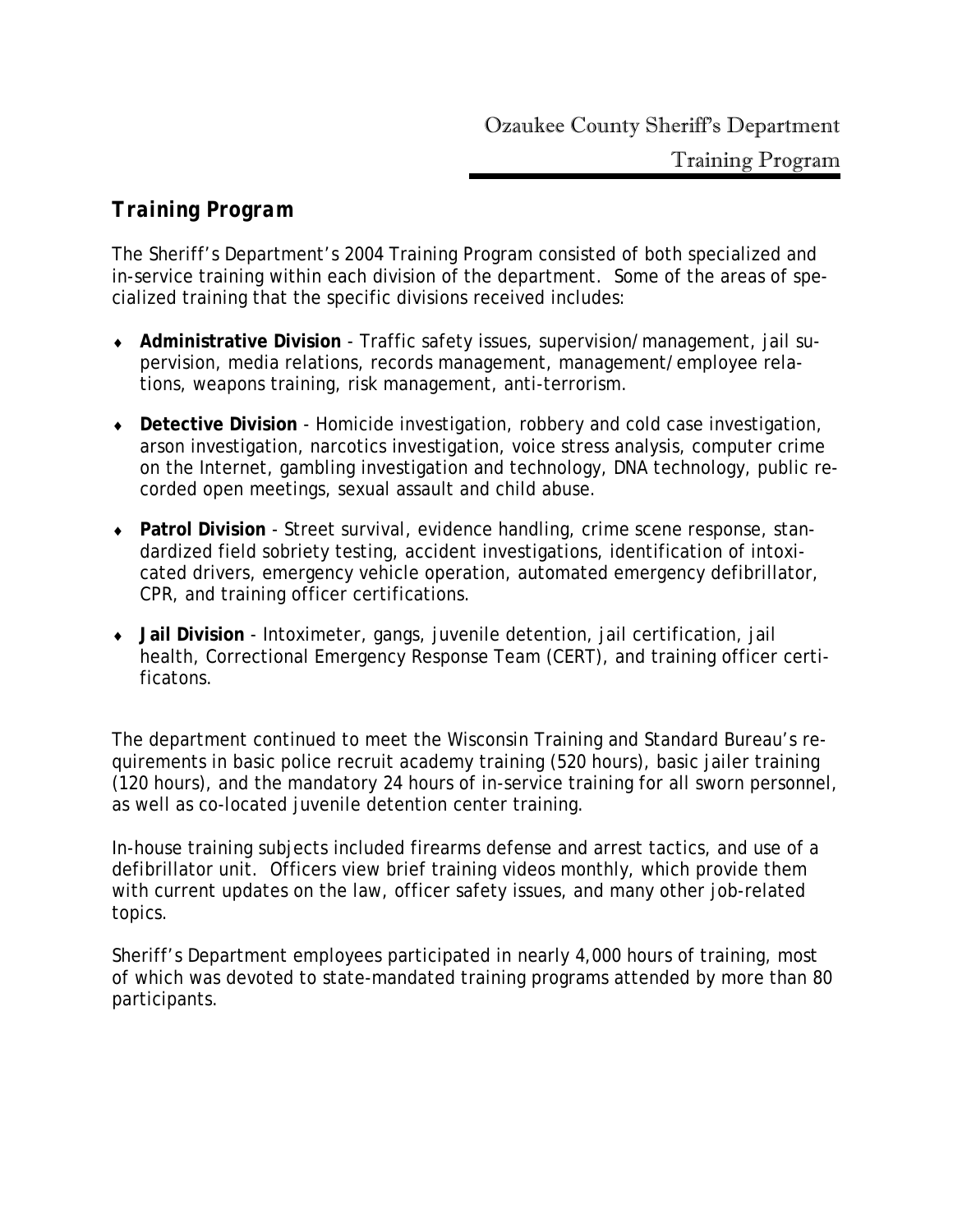## *Firearms Training*

Firearms training is managed by the Training Officer and three firearms instructors. Deputies train four times a year at the department's outdoor range. Training is held regardless of the weather.

Each officer must qualify annually with their pistol. Additionally, officers undergo shotgun and less lethal familiarization, as well as a "night shoot" to experience flashlight-assisted shooting and flash point shooting. Other training areas include weapon maintenance, managing weapon malfunctions, and various tactical situations in scenarios involving a deadly force situation. Officers are tested during the year on their knowledge of the law and department policy and procedure regarding the use of deadly force.

Firearms training is augmented by use of a F.A.T.S. (firearms training system). The F.A.T.S. provides scenarios which are displayed on a life-sized screen and create situations which require the officers to make the proper split-second decision: to shoot or not to shoot. The officers are required to use verbalization skills during the scenarios as well as after to justify their actions. Officer reaction times and accuracy are recorded and critiqued. The entire training process provides each officer with invaluable training.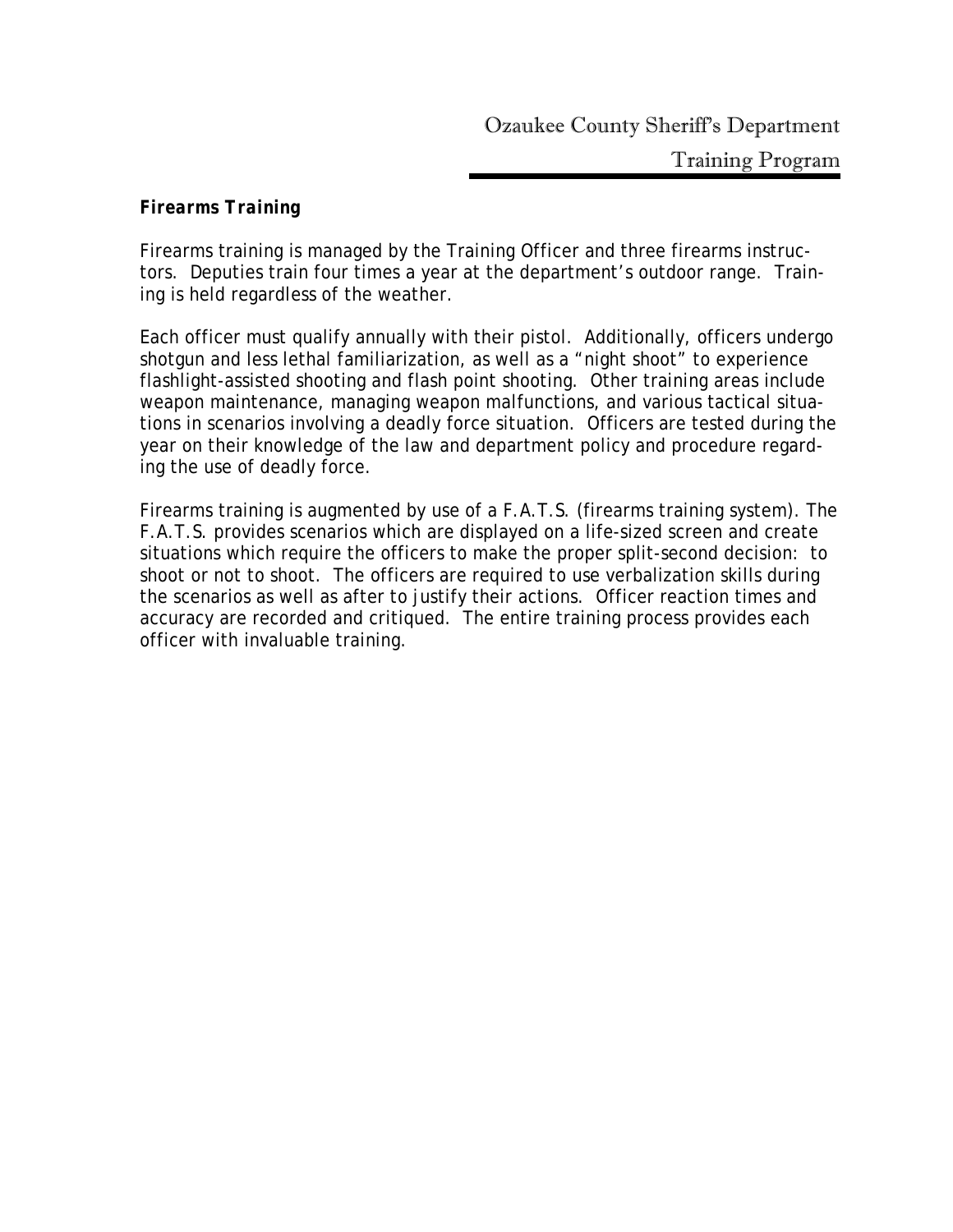# *Community Services*

Community Services are coordinated by a Lieutenant and a Deputy who is the department's D.A.R.E. (Drug Abuse Resistance Education) instructor. They facilitate other community related programs, and arrange for speakers on a variety of subjects, including law enforcement careers and crime prevention. The following are some examples of community activities in 2004 involving Sheriff's Department staff:

**D.A.R.E. (Drug Abuse Resistance Education)** - 150 graduates of the programs

**Ozaukee County Fair** - Sheriff's Department tent; shared information with county residents on crime prevention, D.A.R.E., Explorers, child files, and hunter safety

#### **Building Tours**

**Career Day** - John Long Middle School

**Cedarburg Fire Department** - Safety Days

**Travel Safety Program** - Port Washington High School, Concordia University

**Sexual Assault Safety and Awareness** - Concordia University

### *Hunter Education*

The Ozaukee County Sheriff's Department sponsors a **Hunter Education** course approved by the Wisconsin Department of Natural Resources. The course provides training for students to become safe and responsible hunters. Anyone born on or after January 1, 1973 must successfully complete the course in order to purchase a hunting license in Wisconsin. The student must be at least twelve years of age in order to participate in hunter education.

The classes are conducted by five certified instructors: four deputies and one civilian. The nine weeks course is offered twice a year, with 20 hours of classroom instruction and one three-hour outdoor field day held at the Ozaukee County Sheriff's Department's firing range, when students are tested on their ability to demonstrate what they have learned in the course and are allowed to fire shotguns and rifles at targets.

The program, which is directed by Detective William Steck, certified 56 students in 2004.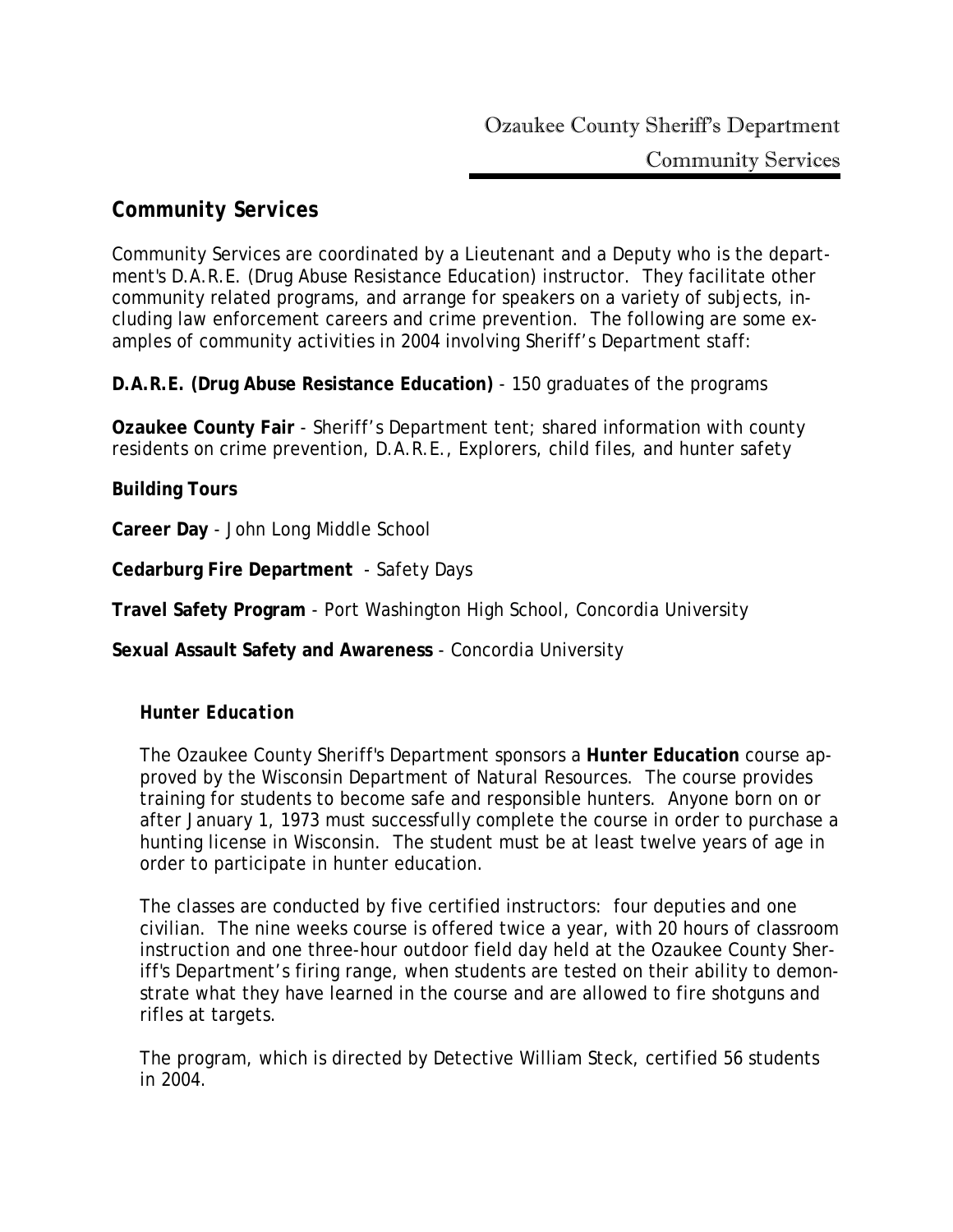## *Jail Division*

#### **BOOKINGS, JAIL POPULATIONS, PRISONER DAYS, AND MEALS 2000 THROUGH 2004**

## *The Huber Law*

The Huber Law, Section 303.08 of the Wisconsin Statutes, has been in existence since 1913. Persons sentenced under the Huber Law may seek employment, or be gainfully employed, and spend their non-working hours in the jail. Thus, they maintain their sense of self-dignity by supporting their dependents and meeting other financial obligations.

Huber prisoners pay the County for their keep while serving their sentences. They are kept separate from the main prisoner population, are allowed to do their own laundry, and in general have more freedom than other prisoners. The jail averaged 142 Huber prisoners per day in 2004. They paid \$239,865.50 to the County Treasurer for their board.

|      | Total           | Ave. Daily | <b>Total Prisoner</b> | <b>Total Meals</b> |
|------|-----------------|------------|-----------------------|--------------------|
|      | <b>Bookings</b> | Jail Pop.  | Days                  | Served             |
| 2004 | 3,686           | 216.6      | 79,279                | 201,316            |
| 2003 | 3,709           | 206.9      | 75,513                | 198,696            |
| 2002 | 3,555           | 205.3      | 74,917                | 198,202            |
| 2001 | 3,156           | 188.9      | 68,945                | 191,772            |
| 2000 | 3,555           | 218.3      | 79,902                | 227,819            |

## *Jail Bookings*

## *Health Services*

The jail's health services division is staffed by two full-time registered nurses and one full-time health screening technician. Together, they provide the inmate population with medical and mental health care 12 hours daily, Monday through Friday. The nurses are on call 24/ 7 /365 during off hours. In 2004 a mobile dental unit was contracted to provide dental services within the jail. The Health Services Department received over 2,232 requests from inmates for medical care; and had contact with over 2,498 inmates, which included inmate requests and nurse initiated visits. The number of inmates sent out of the facility for medical needs was 82, and over 68,395 doses of prescription medication were administered.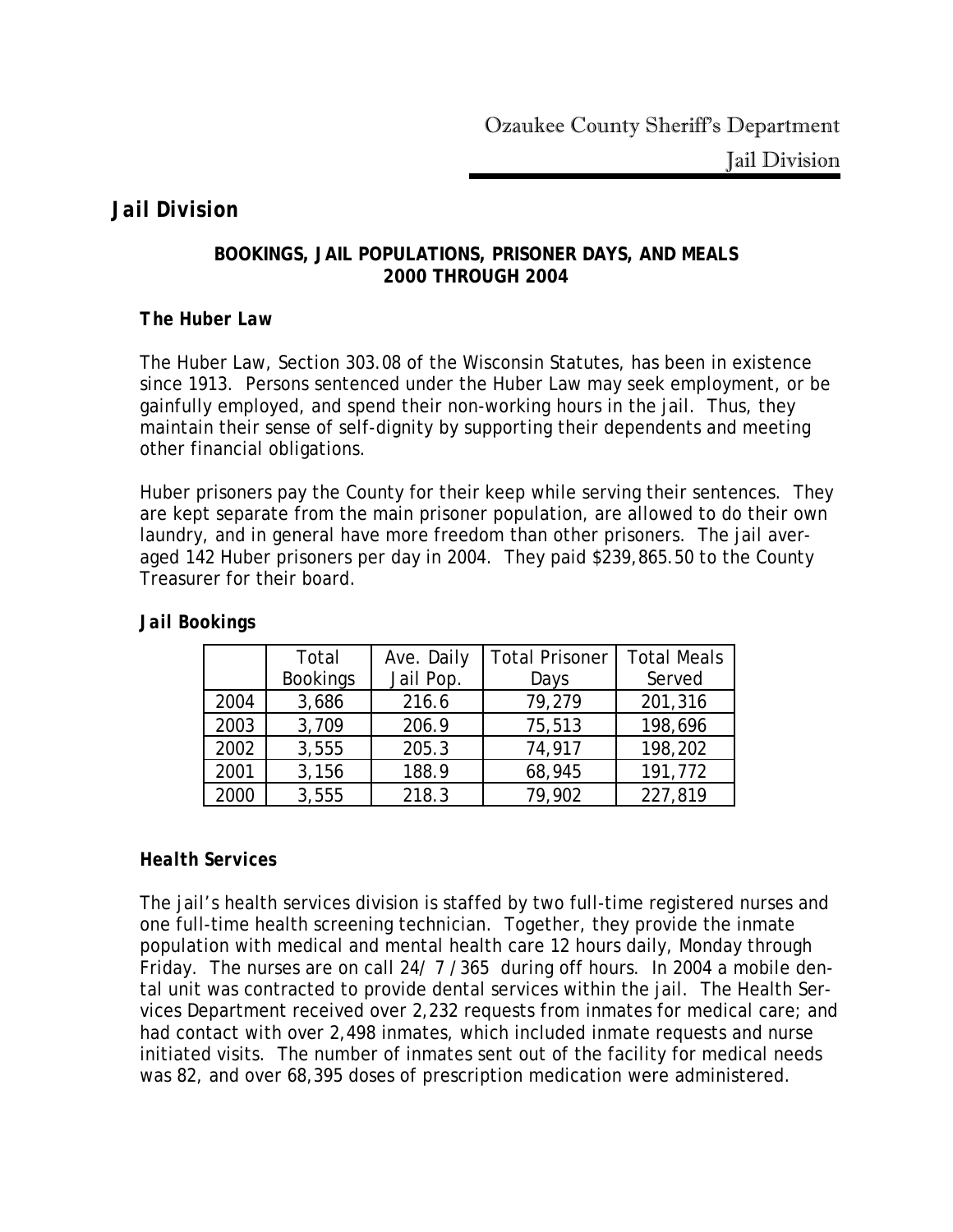**Ozaukee County Sheriff's Department** Jail Population Average Days -- 2004

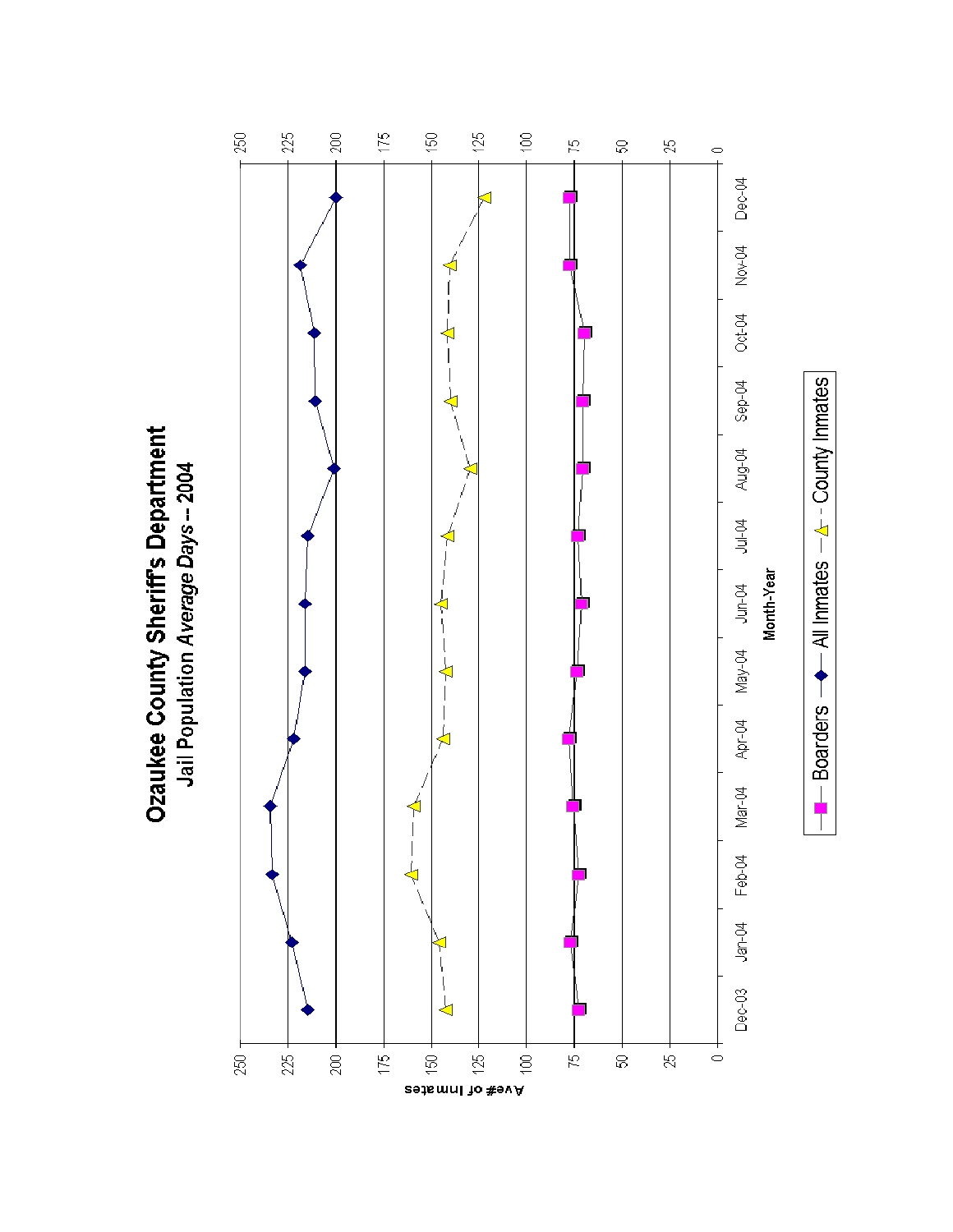## *Food Services*

The Sheriff's Department, in partnership with the county's Aging Services Department prepares the food for the senior meals program, which distributes daily meals to the elderly at several locations throughout Ozaukee County.

Through the hard work of the dedicated kitchen staff, directed by Kitchen Supervisor Nancy Lucas-Gierach and in collaboration with the county's licensed dietician, the food services division provides meals that meet or exceed all state, federal and Department of Corrections daily nutritional requirements.

The kitchen staff follows a five-week menu cycle in the jail and a thirty-day menu cycle for the senior meals program. Through the guidance of the jail's health services staff, the kitchen is often required to prepare special meals for medical or religious diets. All desserts and main entrées are produced by kitchen staff inhouse as a cost-savings measure to the county and for the benefit of the inmates and the elderly in the senior meals program. The total number of meals prepared and served in 2004 was 201,316.

## *Jail Chaplaincy Program*

The purpose of the jail chaplaincy program is to identify and meet the spiritual needs of inmates, and to provide a means for established religious groups within Ozaukee County to minister to the inmate population.

The Ozaukee County Jail recognizes the right of inmates to practice the religion of their choice while incarcerated. Substantial efforts have been made by the jail staff to facilitate these rights. A Muslim cleric was added to the program in 2002. All inmates have access to religious resources, services and instruction on a voluntary basis.

### *Transport Unit*

The Sheriff's Department assigns two full-time deputies to the duties of transporting detained inmates between the Ozaukee County Jail and other county, state and federal detention centers or jails. This transportation function is necessitated by an order of the courts to produce a detained person at court hearings, execution of sentence in Ozaukee County Jail, or transport to a state prison to serve sentence.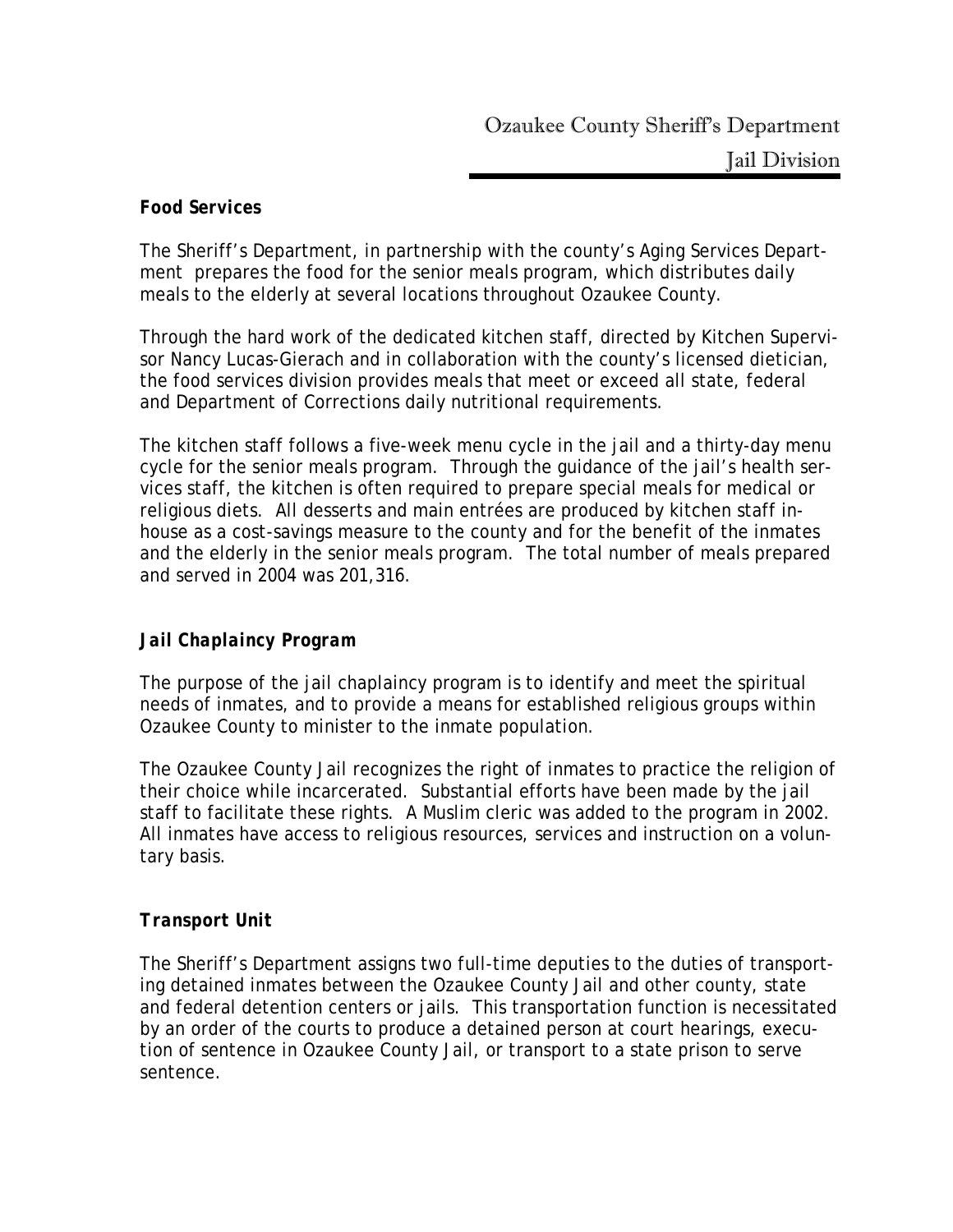Jail Division

The sheriff's department has an agreement with the Federal Department of Homeland Security and the U.S. Marshal's Office to transport federal prisoners and detainees to and from their regional reception offices located in Milwaukee and Broadview, Illinois. While the federal contract reimburses most of the costs of transportation, additional resources are currently necessary to accomplish our other transports.

#### **PRISONER TRANSPORTS - 2000—2004**

|      | <b>Transports</b> | <b>Hours</b> |
|------|-------------------|--------------|
| 2004 | 487               | 4,489        |
| 2003 | 362               | 4,320        |
| 2002 | 341               | 3,164        |
| 2001 | 501               | 3,227        |
| 2000 | 546               | 3,148        |
|      |                   |              |

*Ozaukee County Jail Literacy Program, Inc.* 

The Ozaukee County Jail Literacy Program, established in 1992, continues to provide the jail inmates with the opportunity to earn their high school equivalency degrees.

Courses on "Decision Making and Goal Setting" and twelve hours of basic computer skills supplement the high school equivalency program. These classes are intended to provide the inmate with useful skills to help them return to the community and to lower criminal recidivism.

The program is a non-profit organization that relies on public support for a good portion of its activities. It has had 170 graduates, with many more receiving credit for their work within the program.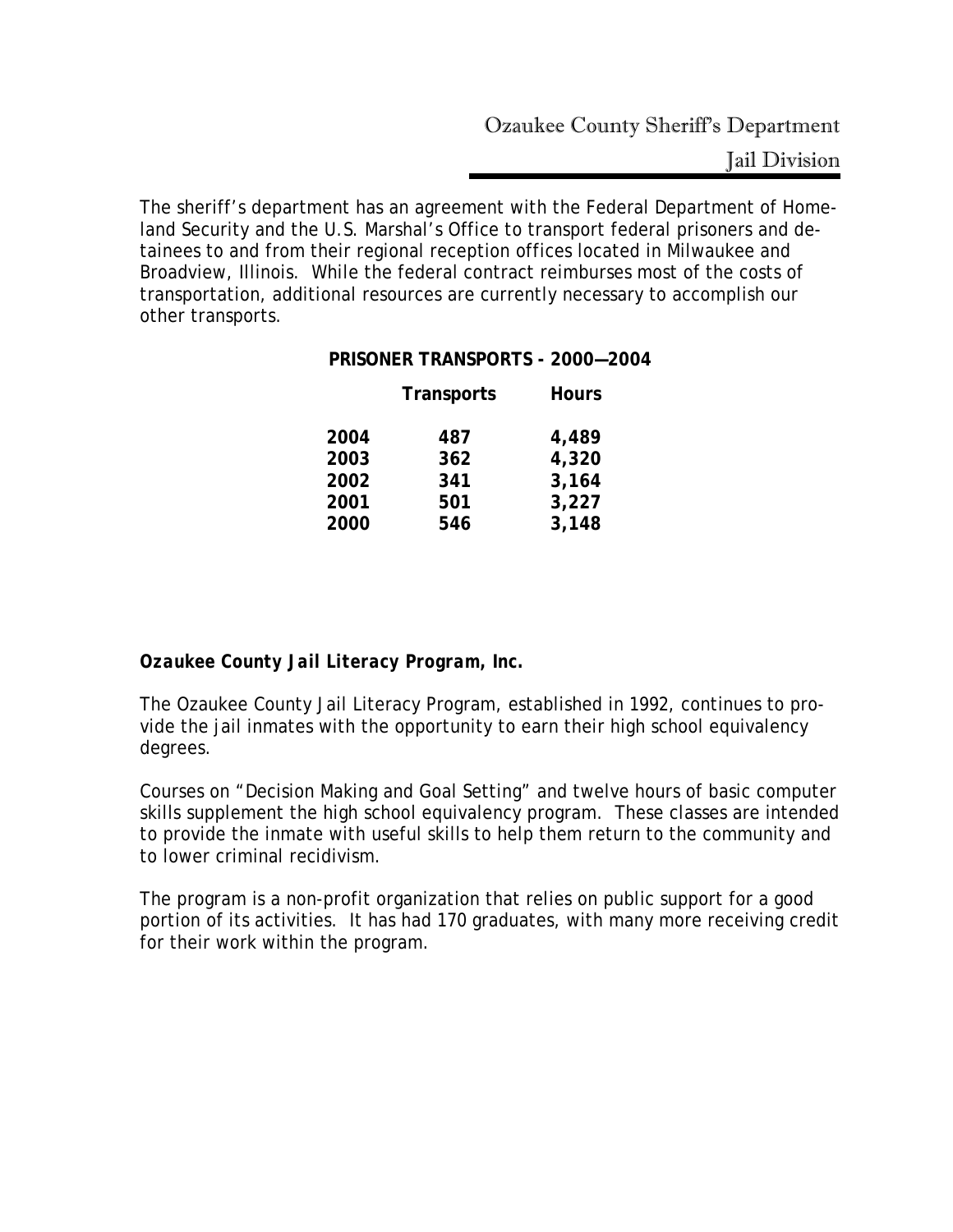# *Records Management and Accounting*

The six full-time civilian employees of the records management team fill the vital role of performing the duties related to the maintenance of the records management system for the Sheriff's Department. These employees are responsible for various duties such as transcribing dictated reports, providing data entry of citations, dissemination of various law enforcement reports, preparation of civil process papers for service by deputies, coordinating information for entry into the jail management program and overseeing the open records procedure.

| Received & Paid to County Treasurer     |                |
|-----------------------------------------|----------------|
| Open Records & Photocopying Requests    | \$2,705.00     |
| <b>Special Deputy Fees</b>              | \$3,288.00     |
| Alarm Permit & False Alarm Fees         | \$1,955.00     |
| <b>Sheriff Warrant Fees</b>             | \$7,068.00     |
| Municipal Inmate Boarding               | \$5,040.00     |
| Out of County Prisoner Boarding         | \$1,679,860.00 |
| <b>Transportation Reimbursement</b>     | \$139,140.00   |
| Senor Meal Program                      | \$150,602.00   |
| Probation & Parole                      | \$55,400.00    |
| Drug Grants & Funding                   | \$37,009.00    |
| State Criminal Alien Assistance Program | \$9,098.00     |
| Other Grants & Funding                  | \$8,036.00     |
| Restitutions                            | \$10,433.00    |
|                                         |                |
| TOTAL                                   | \$2,109.633.00 |

These staff members also handle reception duties by assisting visitors to the administrative office and jail and directing telephone calls to appropriate individuals and/or departments. A part-time employee assists the anti-drug task force with various secretarial duties.

The accounting team consists of one full-time and one part-time civilian employees who are responsible for the financial records of the department. They operate the inmate commissary fund and safeguard inmate monies by providing an account for deposits and disbursements. They are also responsible for the processing of monies received, invoicing for the jail boarding program and other services, purchasing of equipment and supplies and preparation of departmental payroll.

Additionally, a full-time business manager provides supervision of the records management and accounting staff, assists with preparation of the budget, grants and financial reports, and serves as liaison to the Technology Resources Department.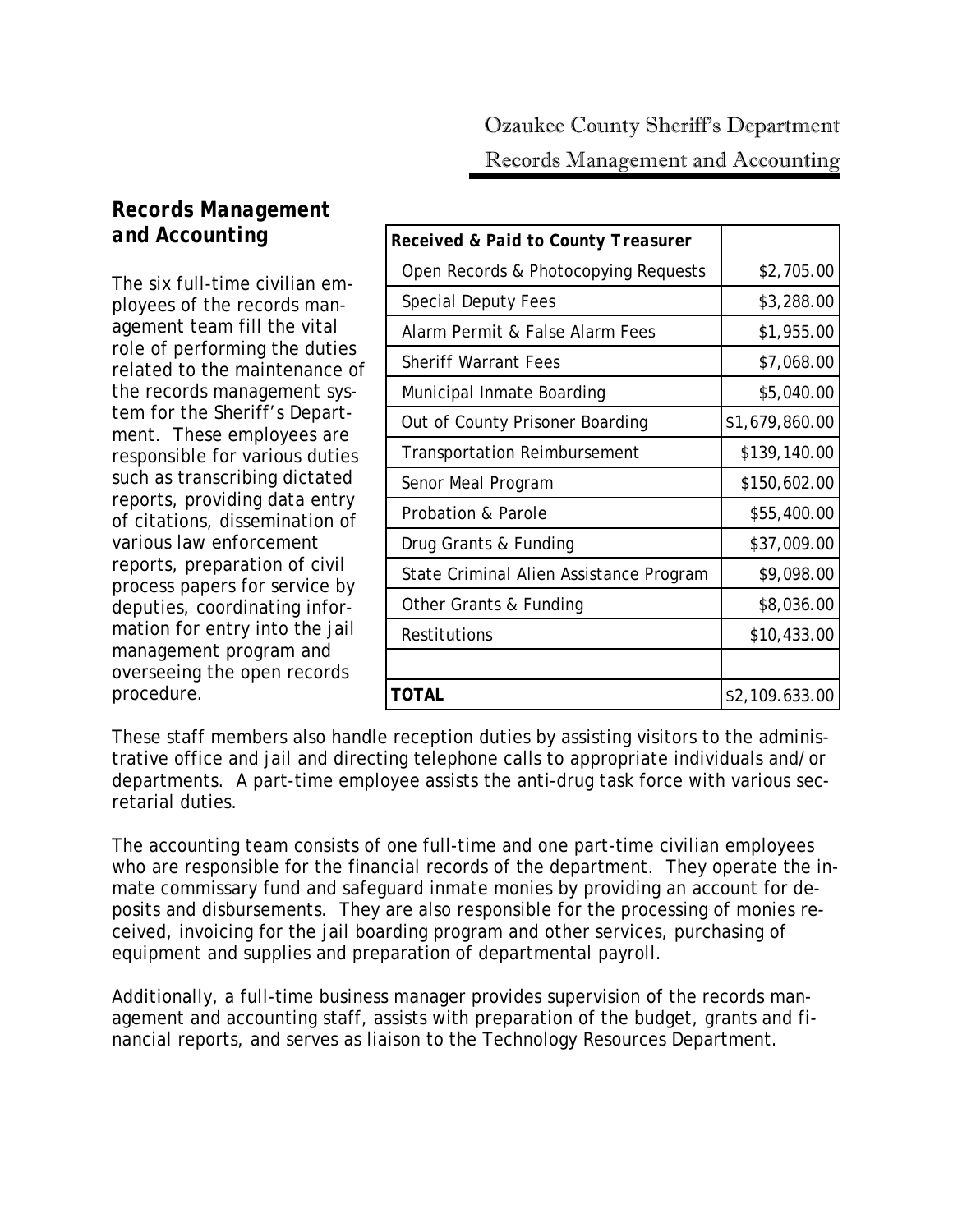## *Communications Division*

The Ozaukee County Sheriff's Department's Communications Division operates 24 hours a day, 365 days a year. The dispatch center has a civilian staff of eight dispatchers and one supervisor. During the normal course of a shift, the on-duty dispatcher is in constant radio contact with the deputies and other police and emergency agencies while answering telephones, sending and receiving messages on the Teletype system, and monitoring a great number of public and private alarm systems.

The dispatchers are responsible for answering all emergency and non-emergency telephone calls and radio transmissions for the Sheriff's Department, as well as for the Saukville and Thiensville Police Departments during those agencies' non-business hours and 24 hours a day on weekends. The staff also dispatch for five local fire departments and two local ambulance services.

Each dispatcher must be certified on the TIME (Transaction Information for Management of Enforcement) System by the Crime Information Bureau as this division is also responsible for the entry and maintenance of all warrants issued by the local courts. All temporary restraining orders, injunctions, missing persons, stolen vehicles and numerous other stolen articles must also be entered and maintained.

The staff issued a total number of 8,566 incidents for 2004, which included MEG Unit activity, internal record keeping, and calls for service by the citizens of Ozaukee County to which members of the patrol division were dispatched. Additionally, a minimum of 6,698 calls by the general public for informational purposes, were recorded by dispatch staff in 2004. Emergency 911 calls numbered 1,302. The dispatchers also handled and dispatched 96 calls for the part-time Fredonia Police Department; 992 calls were dispatched and 323 informational calls were processed for the Saukville Police Department; and 587 calls were dispatched and 660 informational calls were processed for the Thiensville Police Department. The dispatch center is the custodian of warrants issued by the Office of the Clerk of Courts. The dispatch staff processed 1,200 warrants in 2004.

**New technology obtained for 2004** was the migration from DOS-based CAD IV (Computer Aided Dispatch) to WINDOWS-based CAD V, new phones with multiple line digital display and an upgrade to the Dispatch Center's Audiolog recorder from Windows NT to 2000 server. Work continues with the implementation of Wireless 9-1-1. This technology will allow the Dispatch Center to map the location of a cellular caller dialing 9-1-1 for emergency assistance. The process of implementing this new technology to include a mapping software program, additional phone trunks, and 9-1-1 equipment eligible for reimbursement under grant monies to be collected as a surcharge to cellular users by the PSC is earmarked as a three-year program.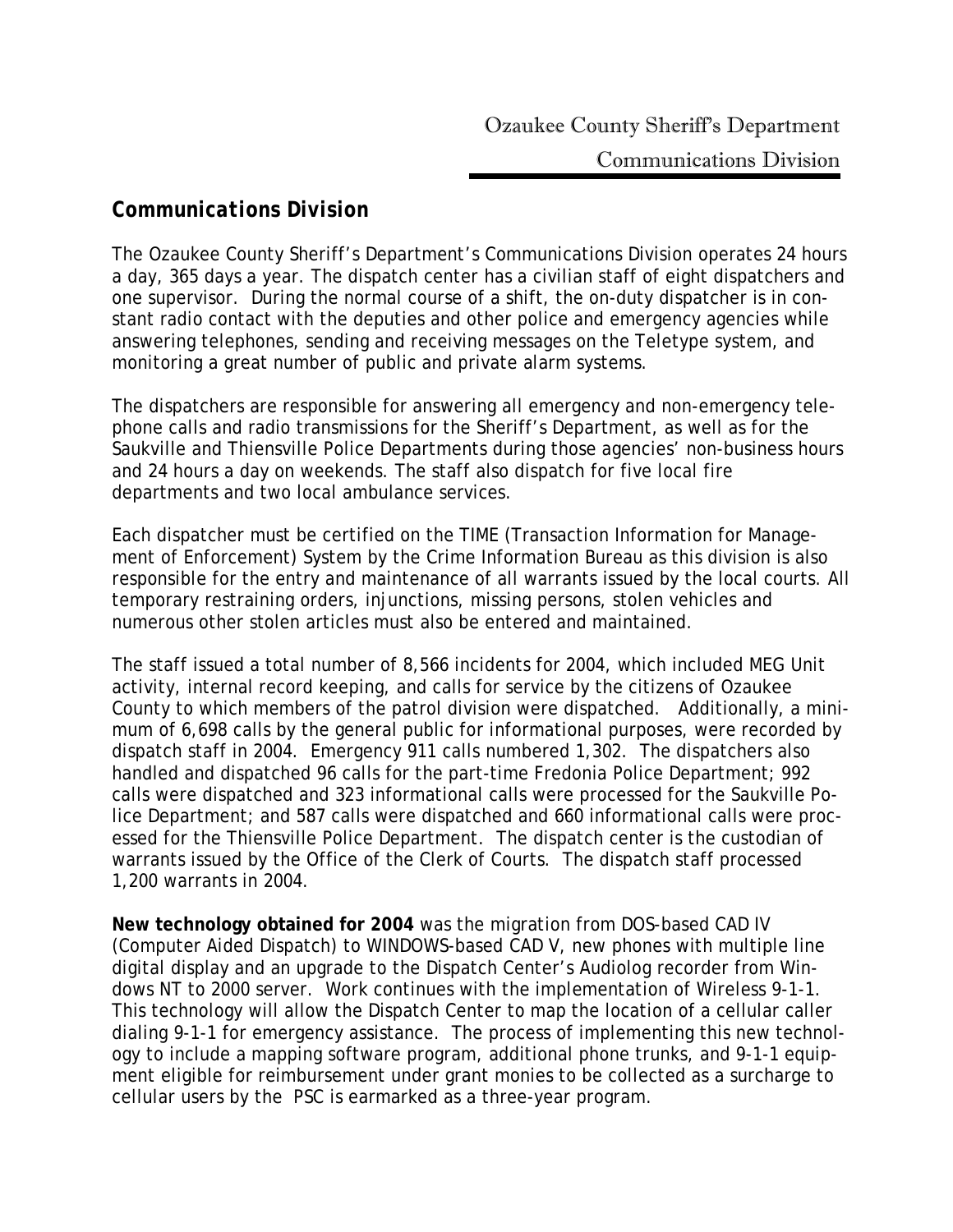## *New Technology*

The Ozaukee County Sheriff's Department continues to provide efficient and effective law enforcement services through the utilization of new technology. Two new technologies were purchased and implemented in 2004:

## **JAIL SECURITY CONTROL SYSTEM:**

Computerized operation of Door Control, utilizing touch screen technology in all control areas.

## **DIGITAL VIDEO RECORDER (DVR):**

Records 64 surveillance cameras around-the-clock throughout the facility, allowing retrieval of video up to three months from recording date.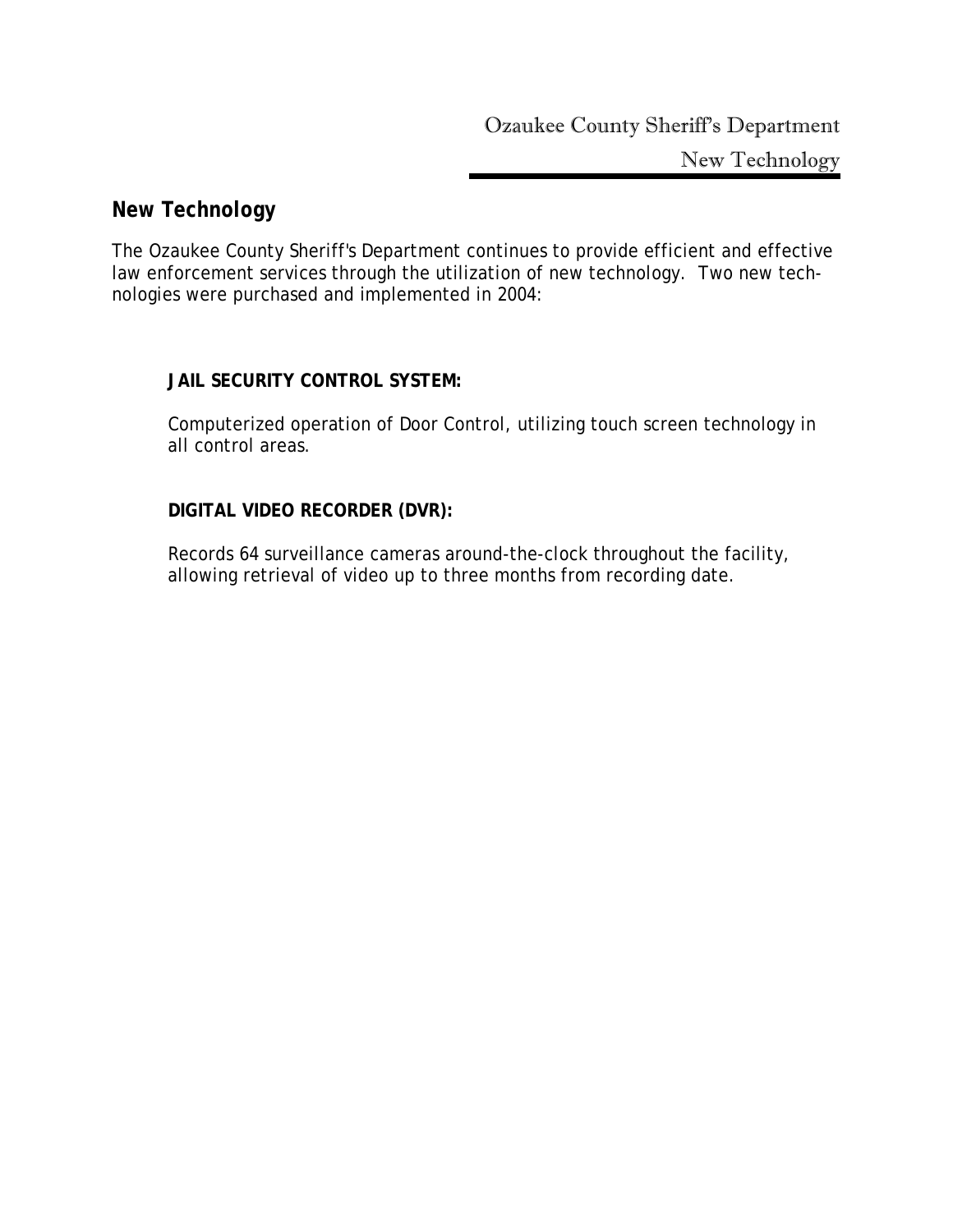# *Public-Private Partnerships*

The citizens of Ozaukee County deserve and expect the highest degree of quality when it comes to law enforcement services. The effectiveness of any modern law enforcement agency depends on the cooperation and involvement of the community it serves. The Ozaukee County Sheriff's Department works hard to establish publicprivate partnerships locally, regionally, and on a statewide level.

# *Local Emergency Planning Committee (LEPC)*

This committee works closely with local facilities that have hazardous materials on the premises. The committee is comprised of representatives of state and local officials, emergency response agencies, community groups, the media and reporting facilities. The LEPC focus on emergency planning for potential hazardous materials spills, and provides training in hazardous materials emergency mitigation. The Ozaukee County Sheriff's Department is active in the planning, training and emergency response duties of the LEPC.

# *Ozaukee County Traffic Safety Commission (TSC)*

The TSC meets quarterly to review traffic crash data and discuss traffic safety issues, and then makes recommendations to local officials so that traffic safety records can be improved. Membership includes officials of the Ozaukee County Highway Department, law enforcement officers, medical personnel, educators, Department of Transportation officials and others. The Ozaukee County Sheriff's Department maintains a leadership role with the TSC.

## *Traffic Incident Management Enhancements (TIME)*

The TIME program is a cooperative effort led by the Wisconsin Department of Transportation (DOT) involving freeway transportation safety. Efforts are directed toward planning and developing strategies and infrastructure to maintain safe traffic flow and minimize delays caused by accidents, stranded motorists, debris on the roadway, and planned events. The program includes representatives from the DOT, emergency services, medical services, education, engineering, media and others.

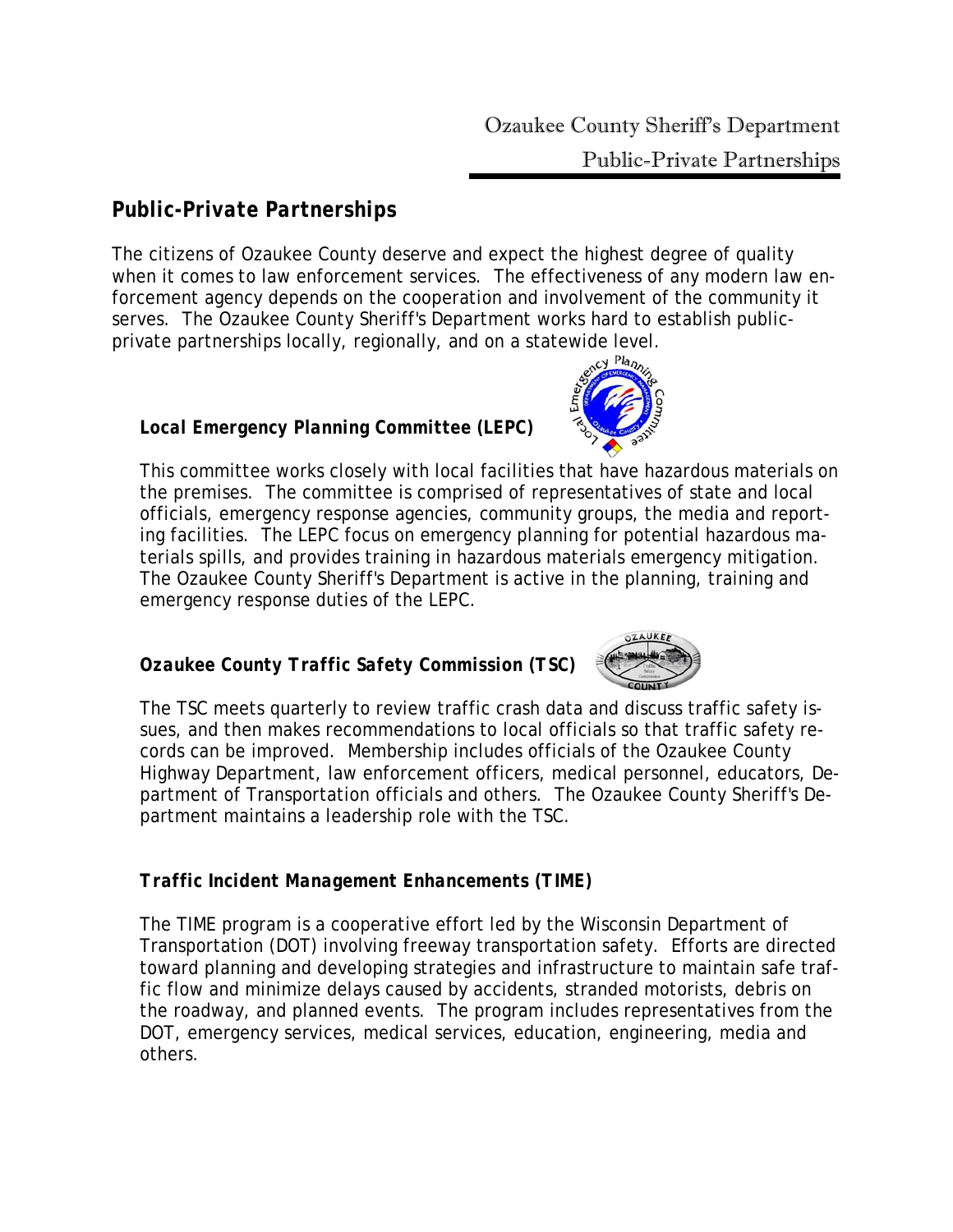# *Association of Ozaukee County Fire Departments*

Since 1969, this association meets quarterly to discuss new standards, procedure changes, new equipment purchases and past incidents. In addition to the local fire departments, the list of associate members includes representatives from the ambulance services, professional medical services, emergency government, Milwaukee Area Technical College and law enforcement. The Ozaukee County Sheriff's Department works closely with this association in areas of mutual service.

# *Critical Incident Stress Management Group*



Ozaukee and Washington Counties participate in a joint Critical Incident Stress Management Group. This is a cooperative effort of emergency responders, professional medical personnel and mental health advocates who try to deal with the harmful physical and psychological effects suffered by personnel during emotioncharged events. The Ozaukee County Sheriff's Department has taken an active role with the group during training and in stress debriefing sessions.

## *Ozaukee Peace Initiative*

The Ozaukee Peace Initiative is a coalition of municipal, county and state agencies working to ensure that the systems addressing domestic abuse in Ozaukee County are accessible, efficient and coordinated - while preserving the safety and dignity of the victims. This coalition affirms the community belief that domestic abuse is unacceptable and utilizes appropriate methods of prevention, education, rehabilitation and punishment.